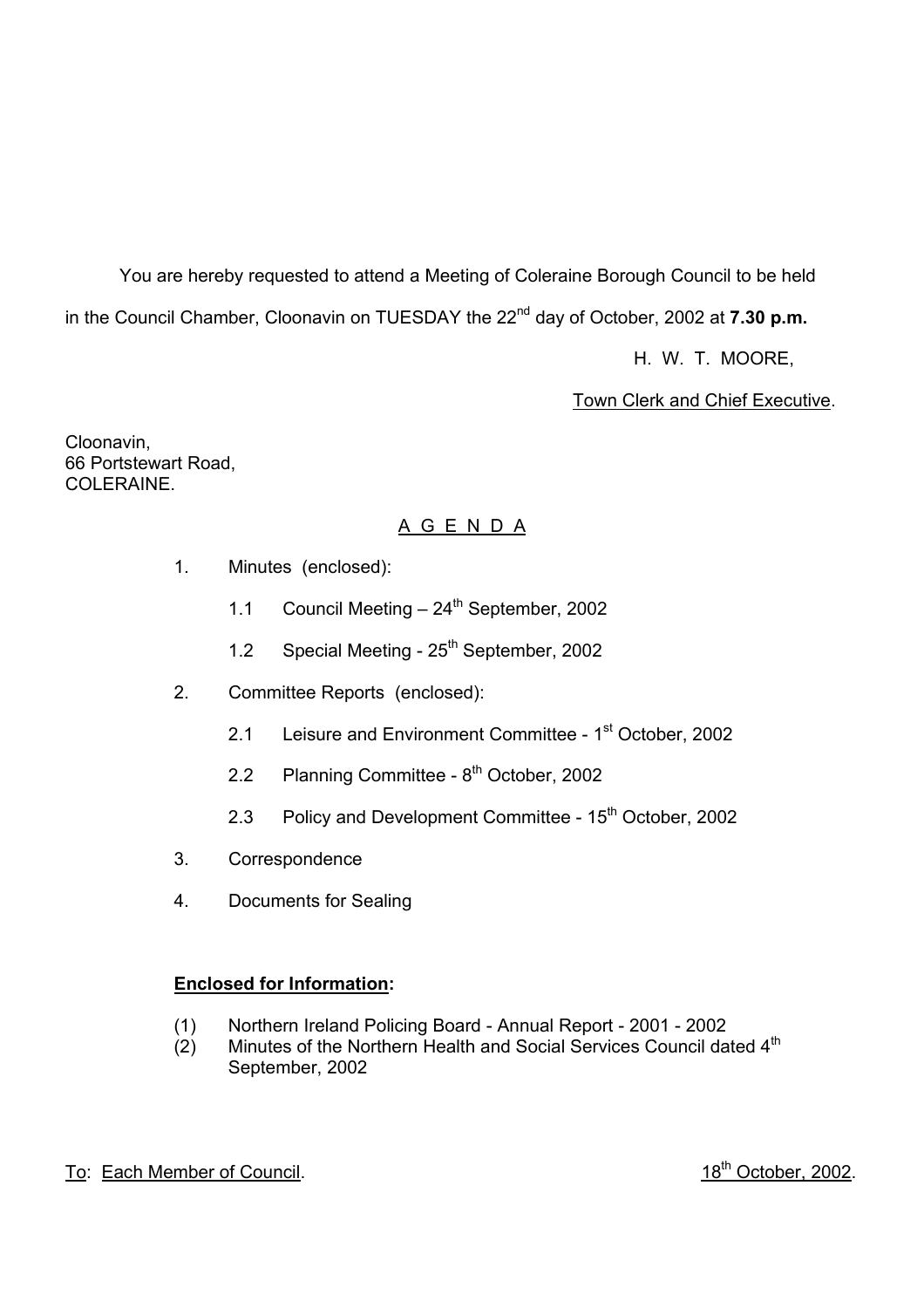#### **COLERAINE BOROUGH COUNCIL**

 Minutes of proceedings of Coleraine Borough Council held in the Council Chamber, Cloonavin on Tuesday, 24<sup>th</sup> September, 2002 at 7.30 p.m.

 **Convened:** As per Notice attached **Present:** The Mayor, Councillor O. M. Church (Mrs.) in the Chair The Deputy Mayor, Councillor G. L. McLaughlin **Aldermen** P. E. A. Armitage (Mrs.) B. Leonard E. T. Black (Mrs.) W. J. McClure W. T. Creelman

#### **Councillors**

- C. S. Alexander (Ms.) E. A. Johnston (Mrs.) (Items 1.0 - 5.0) D. McClarty D. D. Barbour R. A. McPherson J. M. Bradley **A. McQuillan**  J. J. Dallat E. M. Mullan T. J. Deans R. D. Stewart E. P. Fielding (Mrs.) W. J. Watt N. F. Hillis
- 

## **Officers in**

 **Attendance:** Town Clerk and Chief Executive, Director of Corporate Services, Director of Leisure Services, Director of Technical Services, Senior Environmental Health Officer and Administrative Assistant

**Apology:** Councillor King

#### **1.0 DERRY MINOR GAELIC FOOTBALL TEAM**

 Reference was made to the success of the Derry Minor Gaelic Football Team in winning the Tom Markham Cup in the All Ireland Minor Football Final.

It was proposed by Alderman Leonard and seconded by Councillor Mullan:

 That Council mark this achievement by hosting a Civic Reception for the team.

 As an amendment it was proposed by Councillor Watt and seconded by Alderman McClure:

That the matter be deferred for consideration at the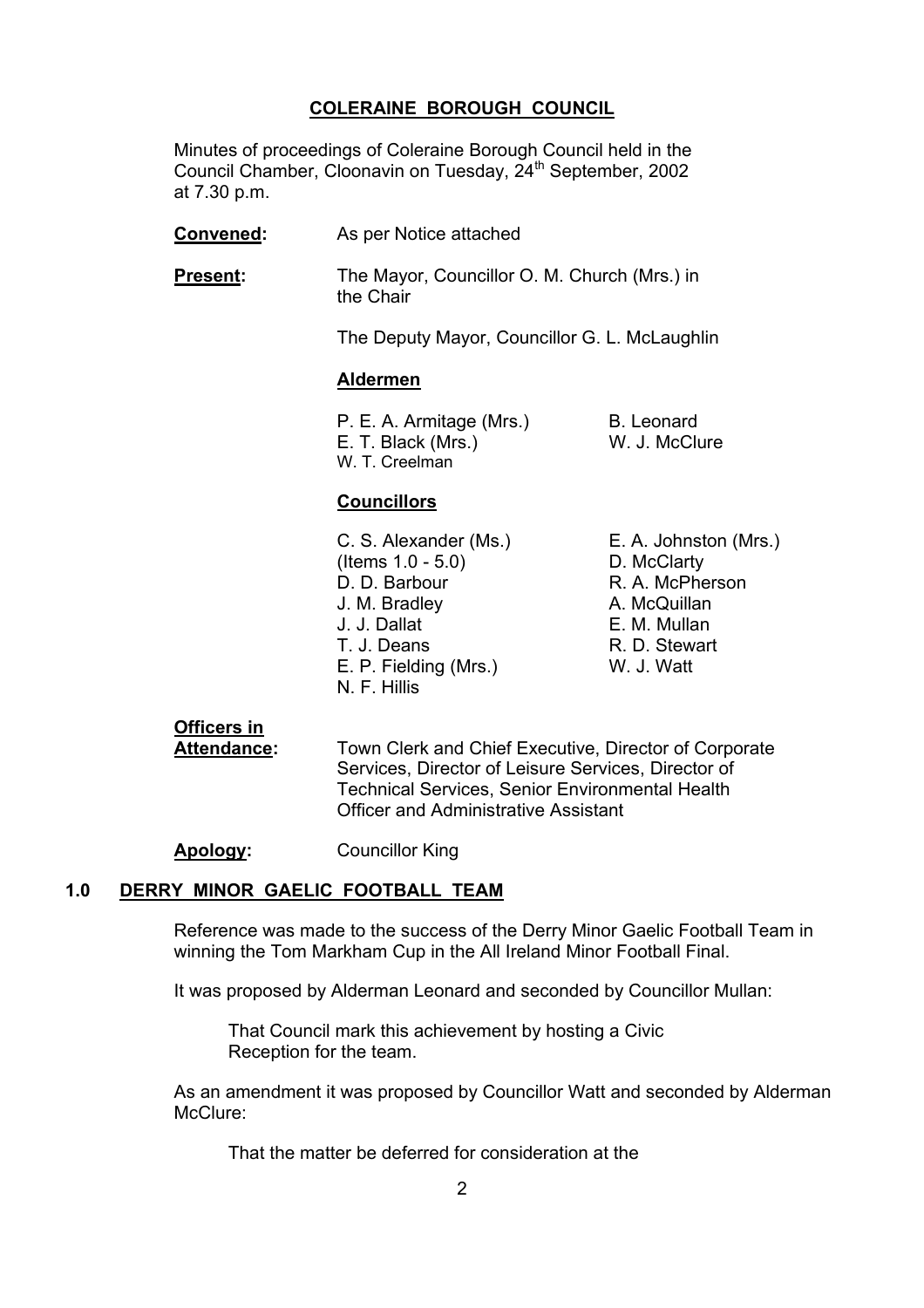Leisure and Environment Committee to be held on 1<sup>st</sup> October, 2002.

On being put to the Meeting the amendment was carried, fourteen members voting in favour and five members voting against.

## **2.0 ARMAGH COUNTY GAELIC FOOTBALL TEAM**

It was agreed that a letter of congratulations be forwarded to Armagh County Gaelic Football Team in recognition of winning the Sam Maguire Cup in the All Ireland Senior Football Final.

#### **3.0 MINUTES**

The Minutes of the Council Meeting of  $27<sup>th</sup>$  August, 2002 were confirmed and signed.

#### **4.0 COMMITTEE REPORTS**

| 41 | Leisure and Environment<br>Committee | The Chairman, Alderman Mrs. Black, moved<br>the adoption of the Leisure and Environment<br>Committee Report; this was duly seconded by<br>Councillor Ms. Alexander. |
|----|--------------------------------------|---------------------------------------------------------------------------------------------------------------------------------------------------------------------|
|    |                                      |                                                                                                                                                                     |

Matters arising:

- 4.1.1 Wall at Aghadowey It was agreed that this matter be deferred to War Memorial *the Leisure and Environment Committee on* 1<sup>st</sup> October, 2002 for a further report.
- 4.1.2 Entertainments Licence An application for the grant of an Entertain- The Harbour Bar, ments Licence had been received in respect Portrush of:

The Harbour Bar, Portrush

Agreed:

 That an Entertainments Licence be granted.

The Committee Report was, therefore, adopted subject to these amendments.

- 4.2 Planning Committee The Chairman, Councillor Bradley, moved the adoption of the Planning Committee Report; this was duly seconded by Councillor Stewart and agreed.
- 4.3 Policy and Development The Chairman, Councillor Hillis, moved the Committee and adoption of the Policy and Development Committee Report; this was duly seconded by Councillor Watt and agreed.

## **5.0 COLERAINE DISTRICT HOUSING PLAN**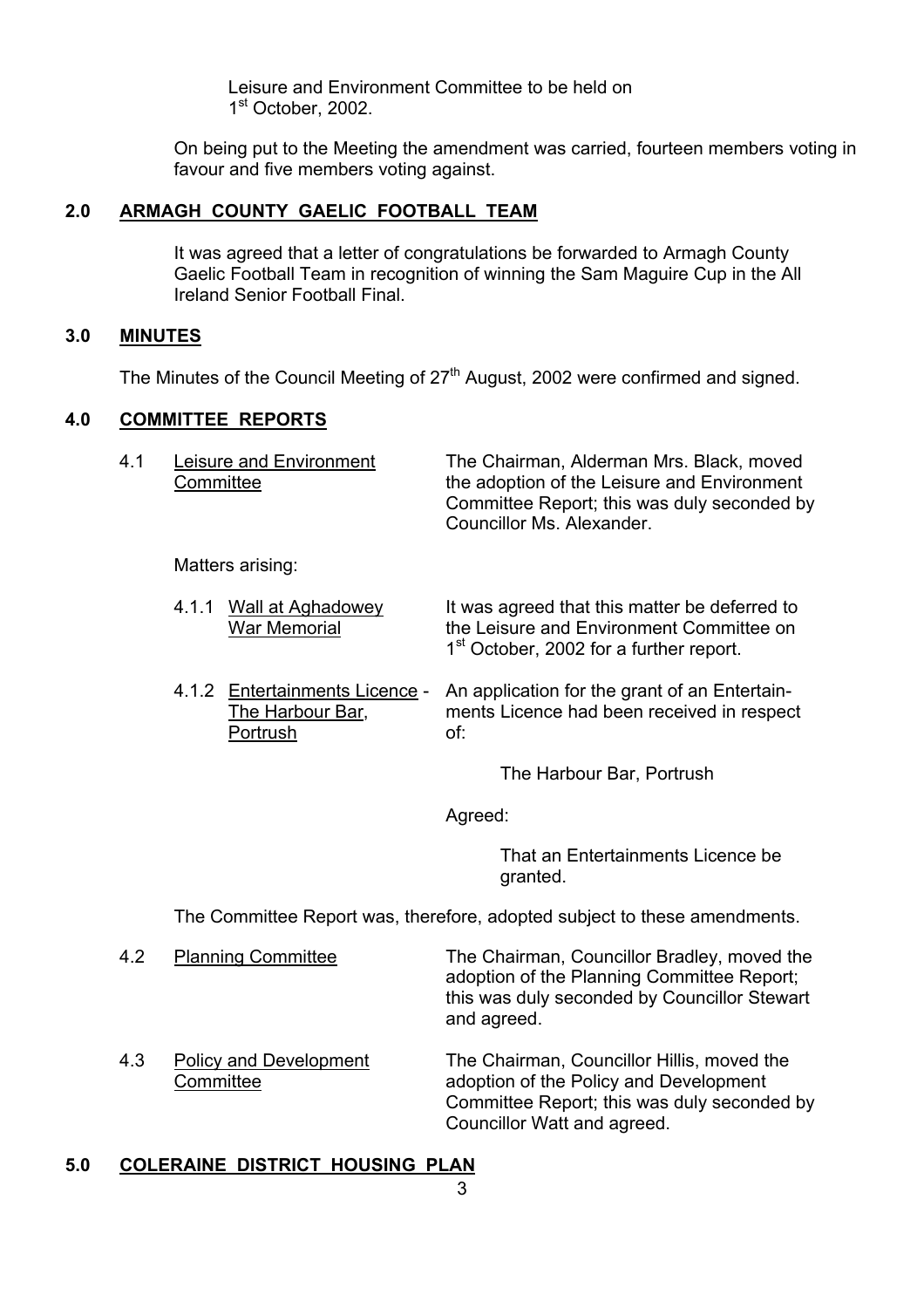#### **2002/2003**

 The Mayor welcomed the following representatives from the Northern Ireland Housing Executive:

 Mr. F. O'Connor - North East Area Manager Ms. J. Baird - District Manager Mrs. Y. Montgomery - Information Officer (North East Area)

Mr. O'Connor presented details of the District Housing Plan for the Coleraine District for 2002/2003 (previously supplied). Council noted that the Housing Executive's projected spend for the Coleraine District for 2002/2003 was £5.9 million allocated as follows:

In the Ballysally area proposals for the future were currently being considered in consultation with the local Residents' Group. These proposals would include demolition of dwellings and environmental improvements throughout the estate.

A full discussion ensued during which the representatives answered various members' questions.

The Mayor thanked the representatives for attending after which they withdrew.

#### **6.0 WATER SERVICE**

Tabled:

Water Service - Corporate Plan 2002.

#### **7.0 OAKLEE HOUSING ASSOCIATION**

Tabled:

Oaklee Housing Association - Annual Review 2002.

#### **8.0 NORTHERN IRELAND HOUSING EXECUTIVE**

Tabled:

 Northern Ireland Housing Executive - Annual Report 01/02 and Housing Agenda.

# **9.0 DEPARTMENT FOR REGIONAL DEVELOPMENT**

Tabled:

 Department for Regional Development - Business Plan 2002/2003.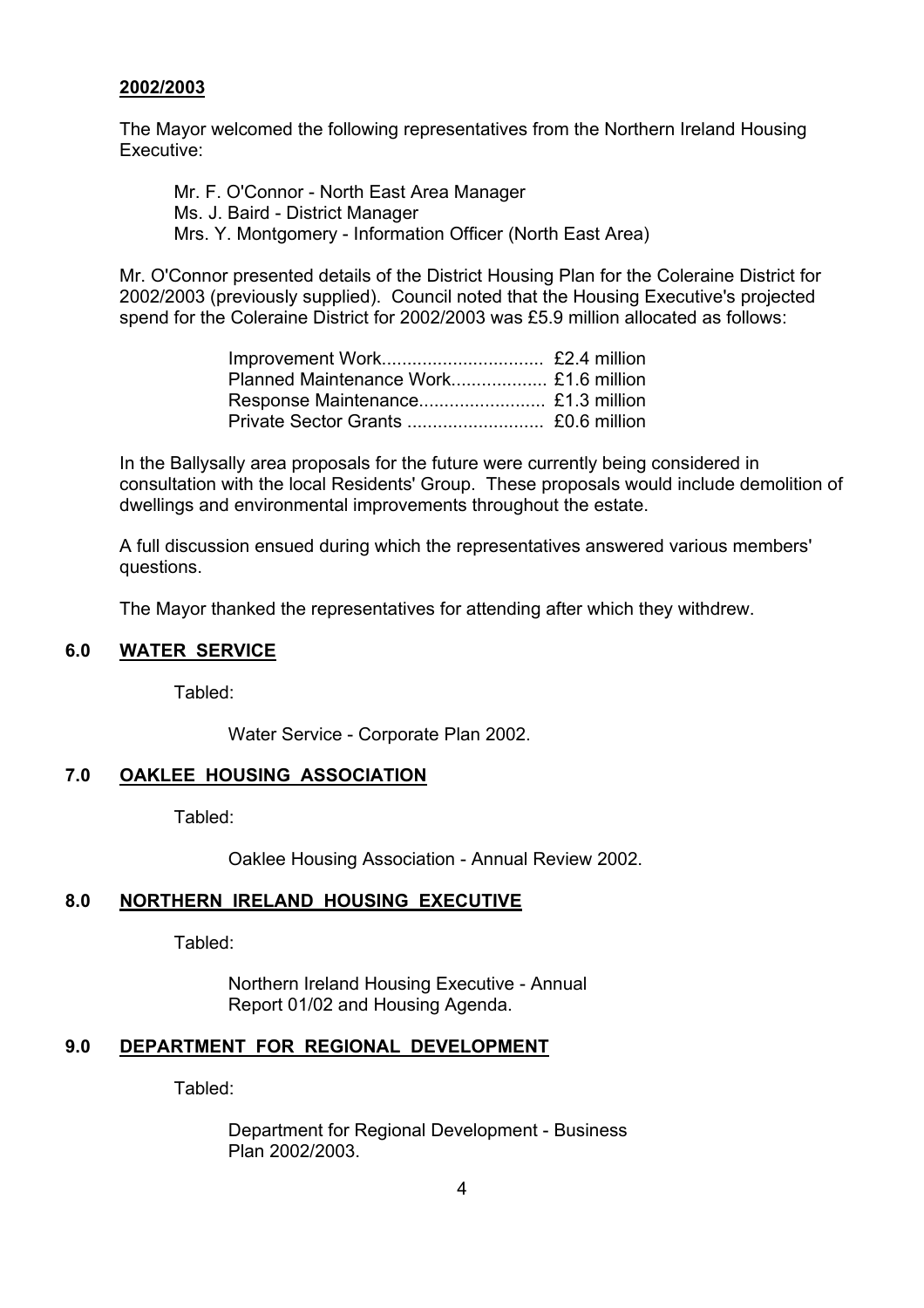#### **10.0 RIVERS AGENCY**

Tabled:

Rivers Agency - Annual Report and Accounts 2001/02.

#### **11.0 LINK MAGAZINE**

A copy of the latest Link magazine was circulated to each member.

#### **12.0 SPECIAL MEETING**

 The Town Clerk and Chief Executive reminded members of the Special Meeting to be held on Wednesday, 25<sup>th</sup> September, 2002 at 7.30 p.m. to consider the Review of Public Administration.

Noted.

# **13.0 DOCUMENTS FOR SEALING**

Resolved:

That the following documents be sealed:

| $\mathbf 1$ . | <b>Memorandum of Agreement</b><br>and Counterpart    | Portstewart Library - Portstewart<br>Town Hall; Council and North<br>Eastern Education and Library Board,<br>Ballymena.                       |
|---------------|------------------------------------------------------|-----------------------------------------------------------------------------------------------------------------------------------------------|
| 2.            | <b>Catering Franchise Licence</b><br>and Counterpart | The Arcadia Cafe, Portrush;<br>Council and Rachel Smyth and Jim<br>Hynes, C/o The Causeway Deli,<br>45-47 Eglinton Street, Portrush.          |
| 3.            | <b>Agreement in Triplicate</b>                       | Kennel Facilities;<br>Council and Ulster Society for the<br>Prevention of Cruelty to Animals,<br>Unit 4 Boucher Centre, Apollo Road, Belfast. |
| 4.            | <b>Grant of Easement in Triplicate</b>               | Downhill Strand;<br>Council and N.I. Railway Co. Ltd.                                                                                         |
| 5.            | <b>Car Loan Agreement</b>                            | Mr. M. McAfee - Building Control<br>Officer.                                                                                                  |
| 6.            | <b>Cemetery Titles</b>                               | Grant of Right of Burial Deeds<br>Register Nos. 2823 - 2832 inclusive:                                                                        |
|               |                                                      | Agherton                                                                                                                                      |

Ballywillan 5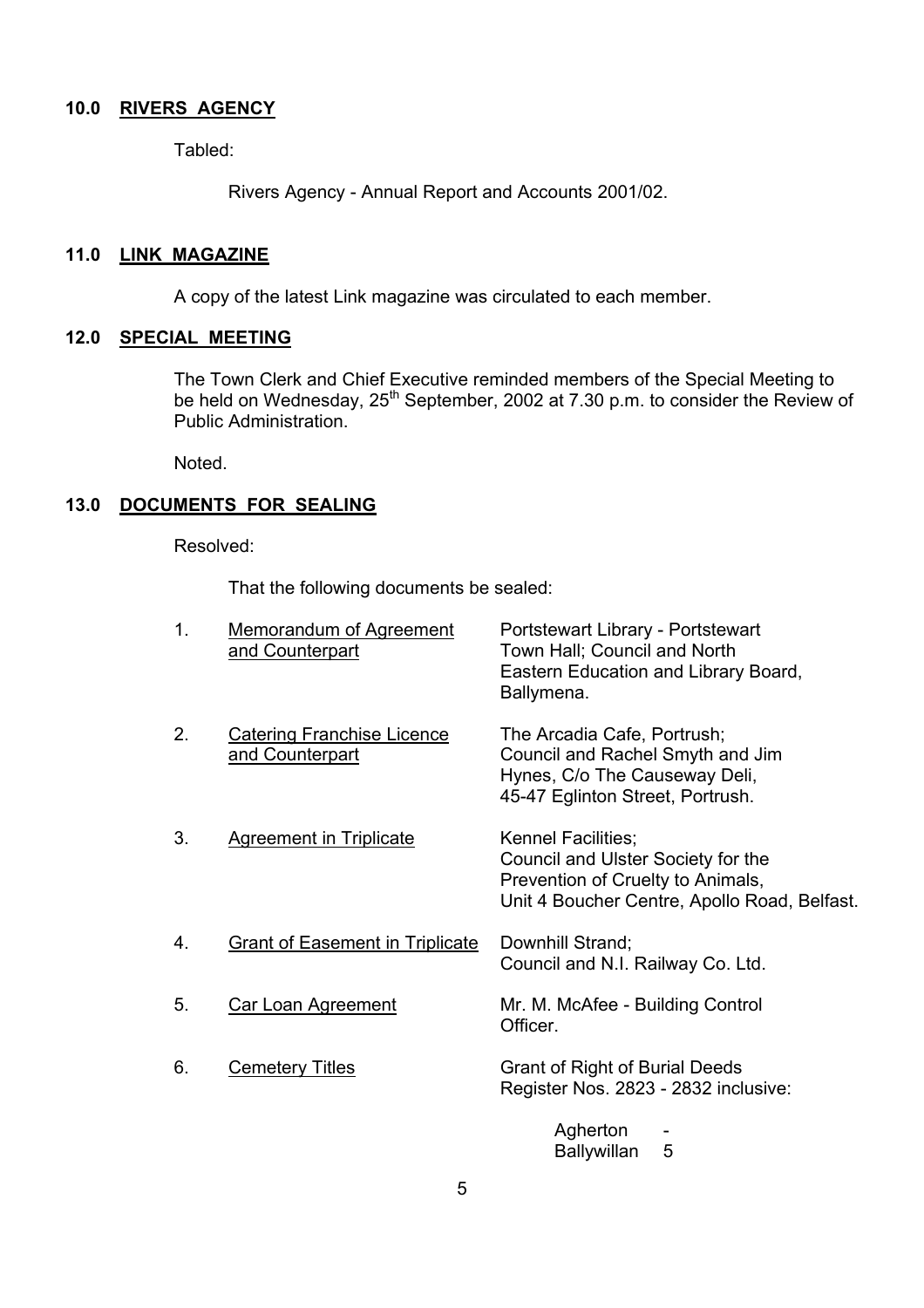- Coleraine 1 Kilrea -
- Portstewart 4

 Advanced Deeds - Register Nos. 0037 - 0039 inclusive:

- Agherton -
- Ballywillan 2
- **Coleraine Coleraine Coleraine Coleraine** 
	- Portstewart 1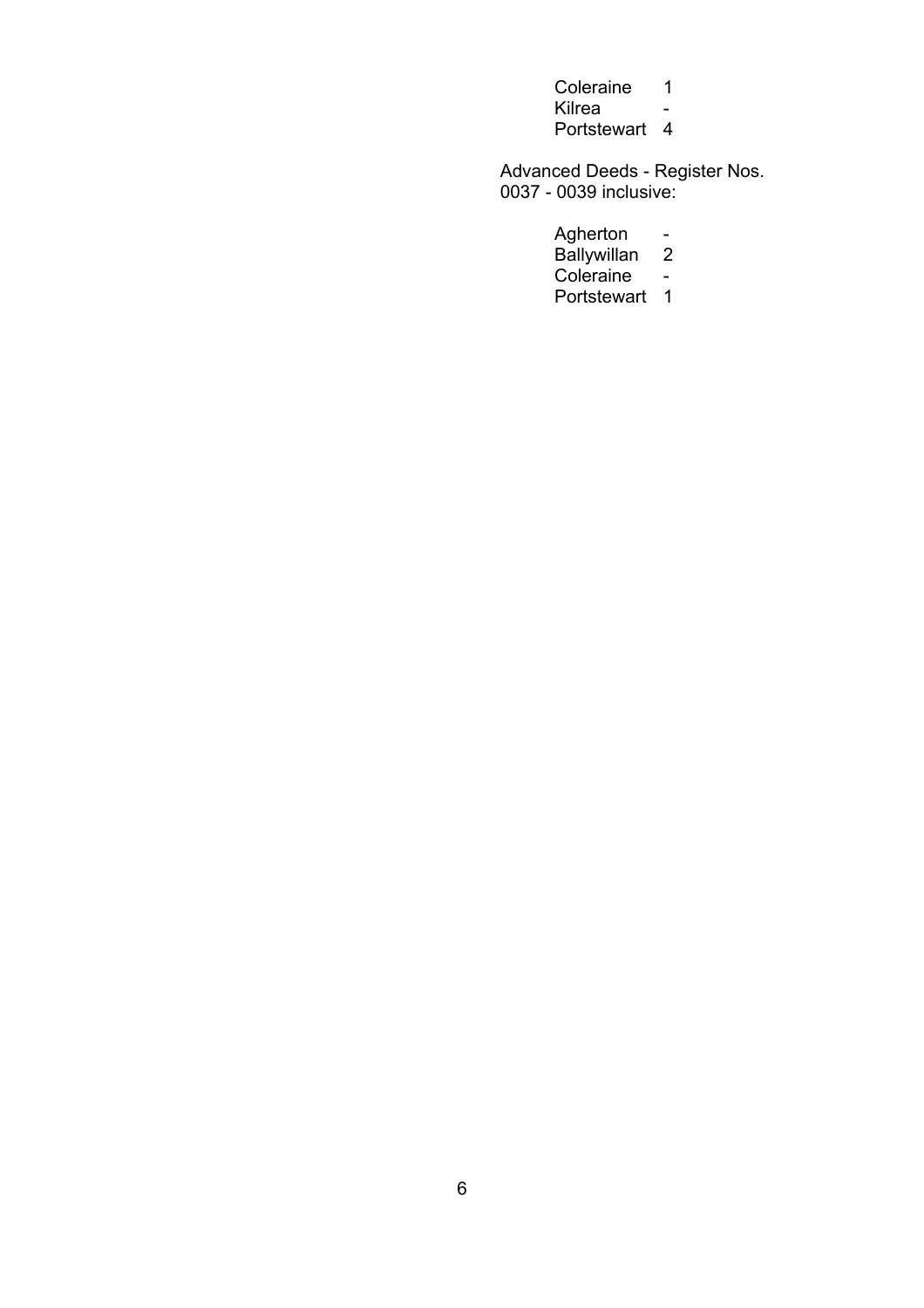## **SPECIAL MEETING**

# **25th September, 2002.**

| Convened:                                | To meet with members of the Review Team to identify<br>and discuss the key issues involved in the Review of Public<br>Administration in Northern Ireland                                         |                                                              |
|------------------------------------------|--------------------------------------------------------------------------------------------------------------------------------------------------------------------------------------------------|--------------------------------------------------------------|
| <b>Present:</b>                          |                                                                                                                                                                                                  | The Mayor, Councillor Mrs. O. M. Church, in the Chair        |
|                                          | <b>Aldermen</b>                                                                                                                                                                                  |                                                              |
|                                          | E. T. Black (Mrs.)<br>W. T. Creelman                                                                                                                                                             | <b>B.</b> Leonard<br>W. J. McClure                           |
|                                          | <b>Councillors</b>                                                                                                                                                                               |                                                              |
|                                          | D. D. Barbour<br>J. J. Dallat<br>E. P. Fielding (Mrs.)<br>N. F. Hillis<br>E. A. Johnston (Mrs.)                                                                                                  | D. McClarty<br>R. A. McPherson<br>E. M. Mullan<br>W. J. Watt |
| <b>Officers in</b><br><b>Attendance:</b> | Town Clerk and Chief Executive, Director of<br>Corporate Services, Director of Leisure Services,<br>Policy Development Officer, Principal<br>Administrative Officer and Administrative Assistant |                                                              |
| Apologies:                               | The Deputy Mayor<br>Councillors Ms. Alexander, King and Stewart                                                                                                                                  |                                                              |

The Mayor welcomed Mr. Greg McConnell of the Review Team of the Northern Ireland Executive and Sir Neil McIntosh and Mr. Jim King, members of the panel of independent experts supporting the Review Team.

Mr. McConnell elaborated on the report of the Northern Ireland Executive Review of Public Administration Engagement Process (previously supplied). A full discussion ensued during which members raised questions on many various elements affecting the Review, which were responded to and noted by the representatives.

The Mayor thanked the representatives for their informative presentation and full participation in the discussion and members were assured by Mr. McConnell that issues raised would be addressed in the forthcoming consultation document.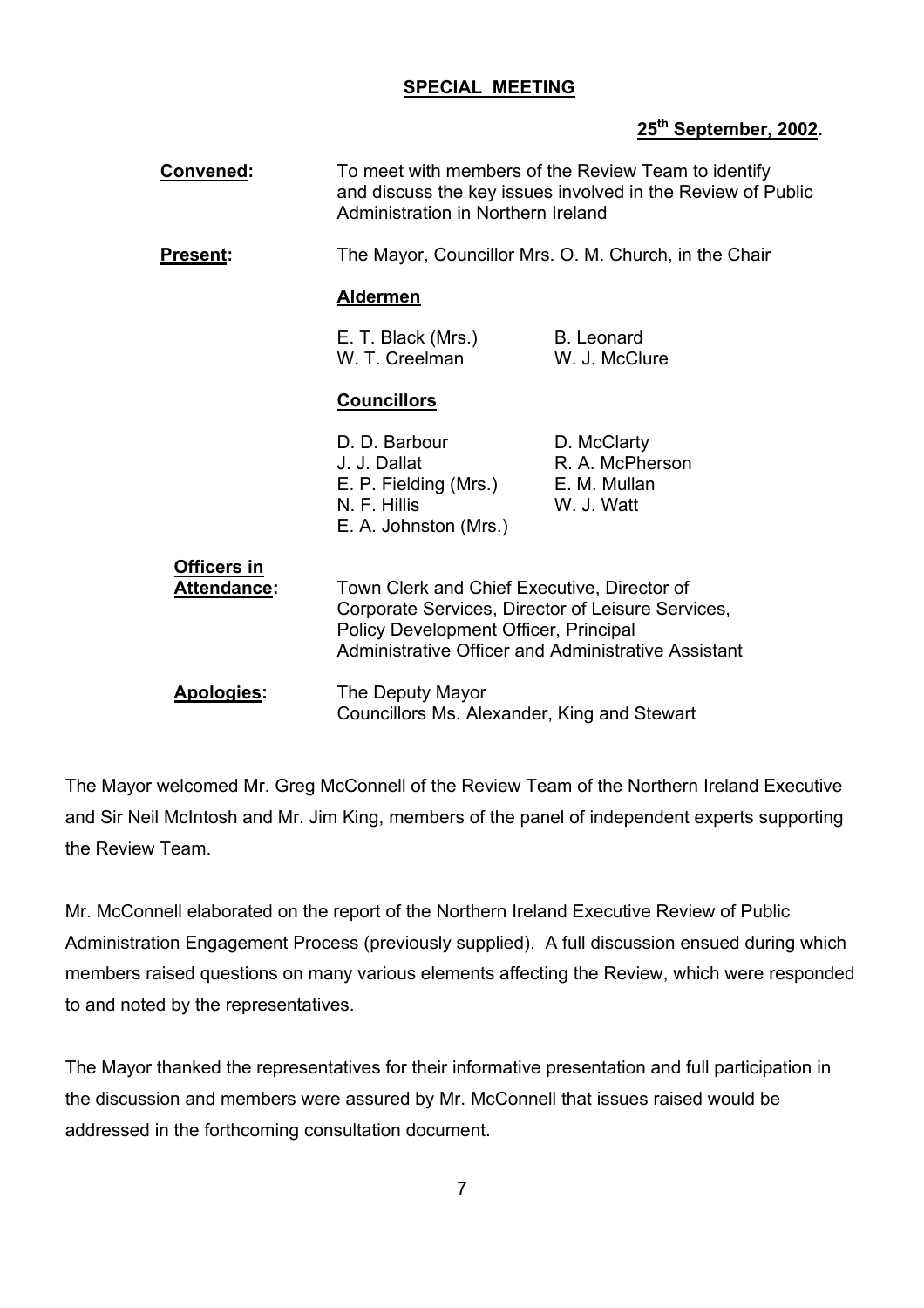#### **LEISURE AND ENVIRONMENT COMMITTEE**

#### **1st October, 2002.**

| <b>Present:</b> | Alderman Mrs. E. T. Black in the Chair                                                                                                                                            |                                                                                                                                  |
|-----------------|-----------------------------------------------------------------------------------------------------------------------------------------------------------------------------------|----------------------------------------------------------------------------------------------------------------------------------|
|                 | The Mayor, Councillor O. M. Church (Mrs.)                                                                                                                                         |                                                                                                                                  |
|                 | Aldermen                                                                                                                                                                          |                                                                                                                                  |
|                 | P. E. A. Armitage (Mrs.)<br>W. T. Creelman                                                                                                                                        | <b>B.</b> Leonard<br>W. J. McClure                                                                                               |
|                 | <b>Councillors</b>                                                                                                                                                                |                                                                                                                                  |
|                 | C. S. Alexander (Ms.)<br>D. D. Barbour<br>J. M. Bradley<br>J. J. Dallat<br>T. J. Deans<br>E. P. Fielding (Mrs.)<br>(Items $1.2 - 11.1$ )<br>N. F. Hillis<br>E. A. Johnston (Mrs.) | W. A. King<br>D. McClarty<br>R. A. McPherson<br>A. McQuillan<br>E. M. Mullan<br>(Items 1.0 - 2.2)<br>R. D. Stewart<br>W. J. Watt |
| Officers in     | $\mathbf{T}$ . The contribution of $\mathbf{C}$ and $\mathbf{C}$ is the contribution of $\mathbf{C}$ . The contribution of $\mathbf{C}$                                           |                                                                                                                                  |

 **Attendance:** Town Clerk and Chief Executive, Director of Leisure Services, Director of Technical Services, Senior Environmental Health Officer, Senior Technical Officer, Principal Building Control Officer, Leisure Services Officer (Services), Leisure Services Officer (Facilities) and Administrative Assistant

**Apology:** The Deputy Mayor

#### **1.0 ENVIRONMENTAL HEALTH REPORT**

The Report of the Director of Environmental Health was considered (previously supplied).

Matters arising:

- 1.1 Legal Proceedings
	- (N.I.) Order 1978 -
- 

1.1.1 The Pollution Control It was proposed by Councillor Watt, seconded by and Local Government Councillor Stewart and agreed:

Domestic Noise That this matter be considered "In Nuisance **Committee**" at the end of the meeting.

1.2 Presentation - Department of The Chairman welcomed Ms. B. Duffy from the Social Development - Warm eaga Partnership who was in attendance Homes Scheme to make a presentation regarding a Warm Homes Scheme.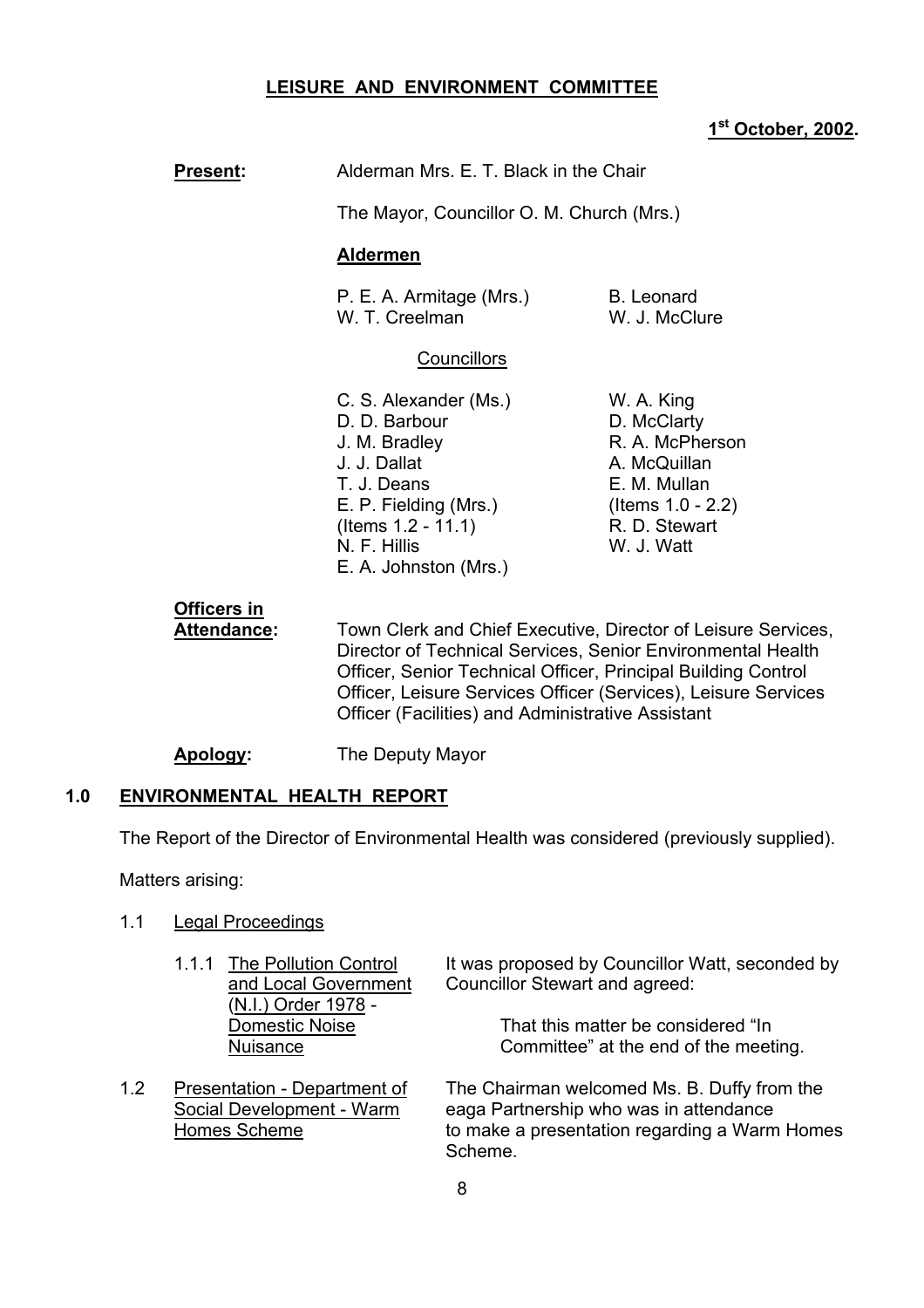Members noted that this scheme provided financial assistance to those on certain benefits to either help insulate their homes or provide central heating in certain circumstances for those aged 60 years and over. The target groups for this scheme included those in owner occupation or in private rented accommodation. Two levels of scheme were available:

**Warm Homes** - A maximum of £750.00 was available to help provide loft insulation, draught proofing, cavity wall insulation and energy saving bulbs.

**Warm Homes Plus** - A maximum of £2,700.00 was available to help provide enhanced packages of heating including conversion of solid fuel systems to oil or gas, installation of new oil or gas systems and repair of existing systems.

Ms. Duffy elaborated on the details of the scheme and answered various members' questions on this topic.

The Chairman thanked Ms. Duffy for her interesting and informative presentation after which she withdrew.

 1.3 Environmental Health Consideration was given to the Environmental Enforcement Policy Health Enforcement Policy, as detailed in the report.

> It was proposed by Councillor McPherson, seconded by Councillor Stewart and recommended:

> > That Council formally adopt the said Environmental Health Enforcement Policy.

 1.4 Food Safety - Approval Consideration was given to the approval of various of Procedures procedures regarding Food Safety as detailed in the report.

> It was proposed by Councillor McClarty, seconded by Councillor Mrs. Johnston and recommended:

> > That Council formally adopt the said policies, procedures and guidance notes regarding food safety.

1.5 The Betting, Gaming, Lotteries Consideration was given to an application for the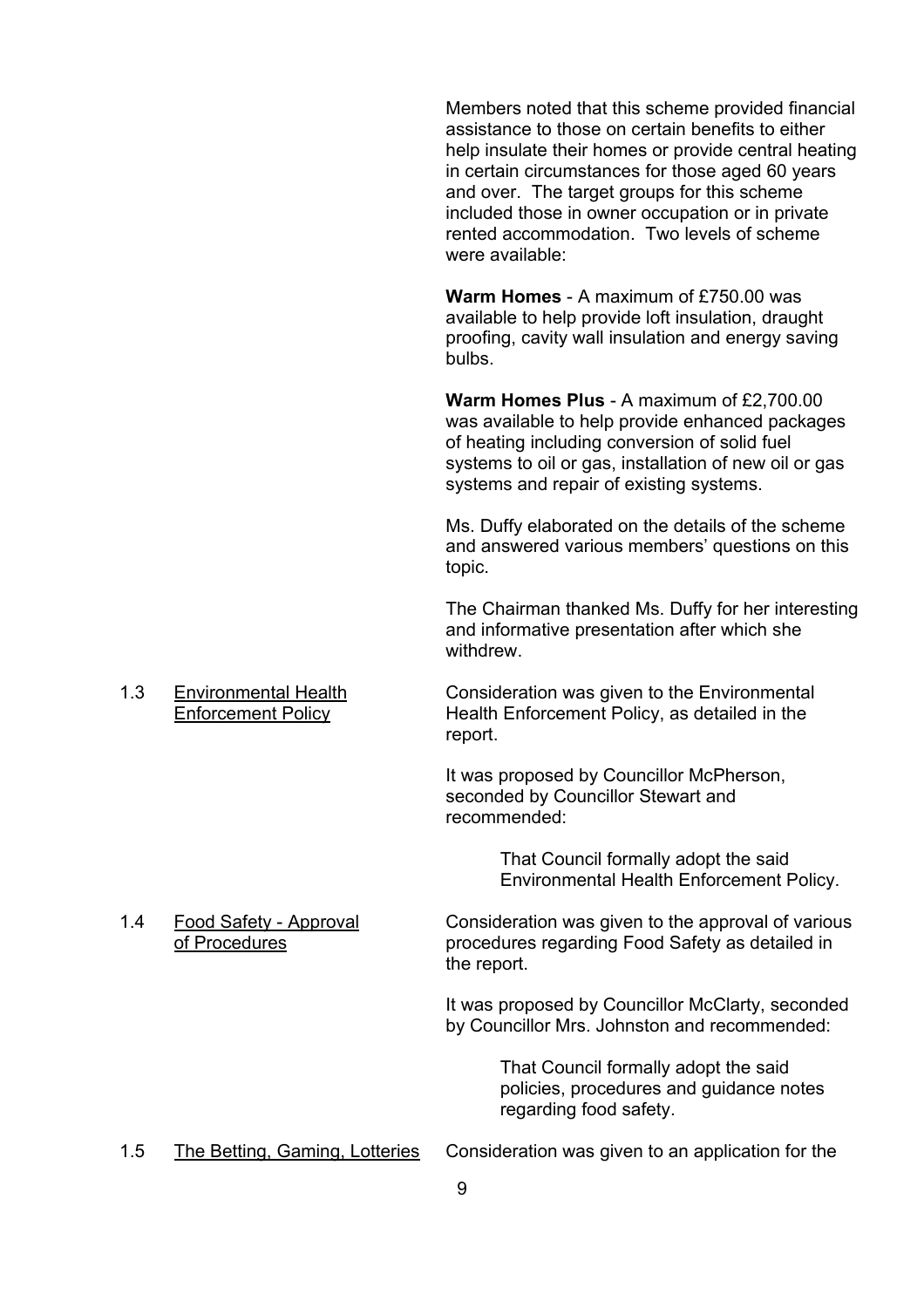Temporary Licence Transfer

and Amusements (N.I.) Order temporary transfer of an Amusement Permit for 1985 - Goldrush Amusements - Goldrush Amusements, Portrush.

> Council is recommended to rescind the existing Amusement Permit for premises at 11 and 11a Dunluce Street, Portrush. A new Amusement Permit will be issued to Mr. and Mrs. Forbes and Mr. McGuckin for premises at 6 Dunluce Avenue, Portrush for a period of 6 months.

#### **2.0 LEISURE SERVICES REPORT**

The Report of the Director of Leisure Services was considered (previously supplied).

Matters arising:

| 2.1 | Skateboarding                              | Consideration was given to the interim report of the<br>Skatepark Sub-Committee on the possible<br>provision of a skateboard park for the Borough.                                                                                                            |
|-----|--------------------------------------------|---------------------------------------------------------------------------------------------------------------------------------------------------------------------------------------------------------------------------------------------------------------|
|     |                                            | A full discussion ensued on this topic during which<br>the Director of Leisure Services answered various<br>members' questions.                                                                                                                               |
|     |                                            | It was agreed that the Sub-Committee provide a<br>further report on this topic to a future meeting of<br>Committee when such matters as capital funding,<br>insurance provision and a business plan had been<br>further progressed.                           |
| 2.2 | <b>Parker Avenue Pavilion,</b><br>Portrush | Consideration was given to the report by the<br>Director of Leisure Services on the topic of "soccer<br>provision in Portrush" as allowed for in the current<br>capital programme including the option of providing<br>a pavilion at Parker Avenue, Portrush. |
|     |                                            | A full discussion ensued on this topic during which<br>the Director of Leisure Services and Town Clerk<br>and Chief Executive answered various members'<br>questions.                                                                                         |
|     |                                            | It was proposed by Councillor Bradley and<br>seconded by Councillor McPherson:                                                                                                                                                                                |

 That discussion on this topic be deferred to the meeting scheduled for November 2002 to discuss the capital programme.

On being put to the meeting the proposal was lost by nine votes to seven.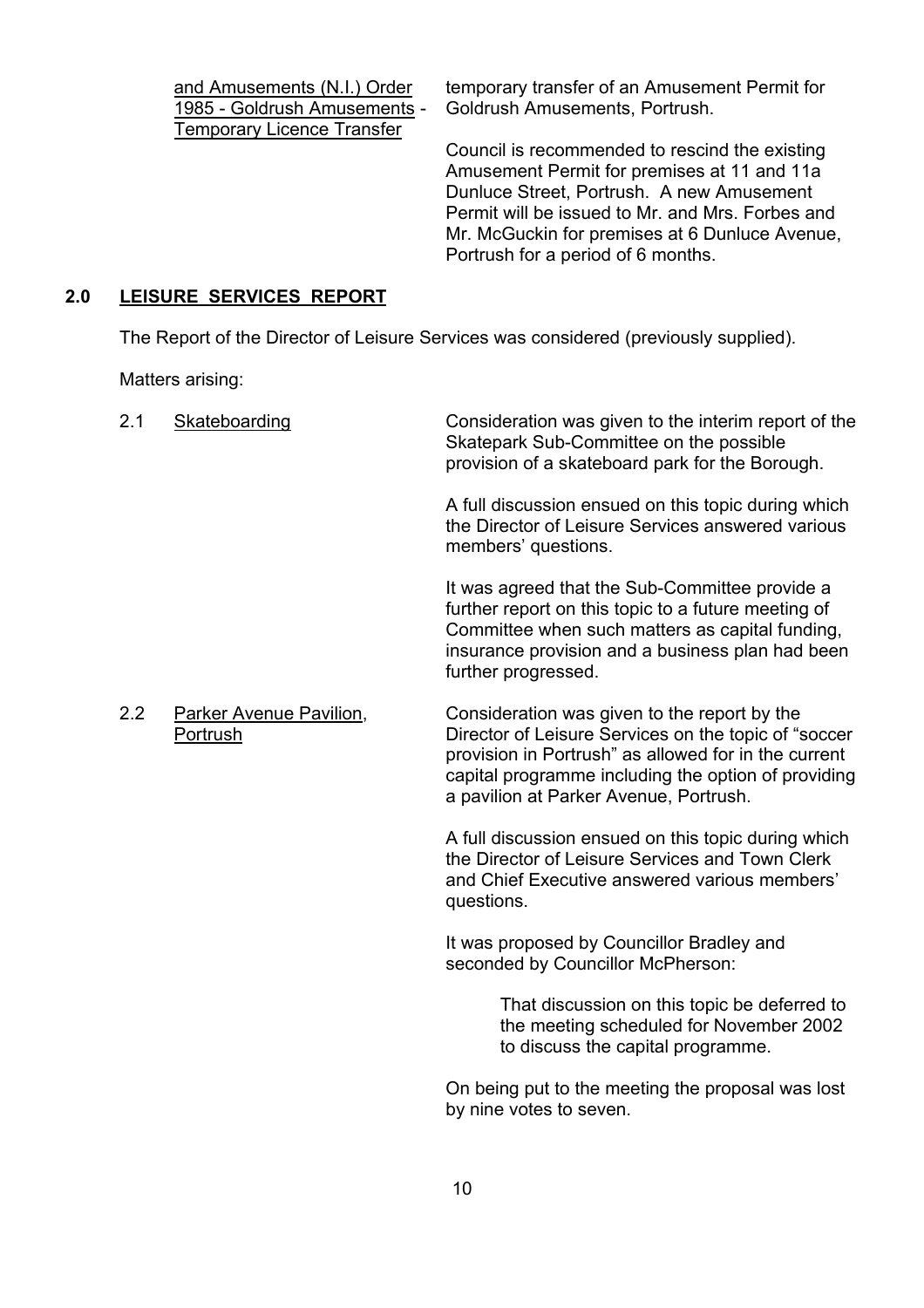|     |                               | Committee agreed, by ten votes to seven, on the<br>proposal of Councillor Stewart seconded by<br><b>Councillor Dallat to recommend:</b><br>That Council agree to provide a new pavilion<br>at Parker Avenue, Portrush within the<br>budget of £250,000.00 as provided for in the<br>current capital programme.                 |
|-----|-------------------------------|--------------------------------------------------------------------------------------------------------------------------------------------------------------------------------------------------------------------------------------------------------------------------------------------------------------------------------|
| 2.3 | Play Area at Boleran, Garvagh | Committee noted that the Rural Housing<br>Association had offered Council, at no cost, land<br>that would be suitable for the provision of a<br>children's play area at Boleran, Garvagh. The<br>estimated cost for a facility on this site was<br>£35,000.00 and provision had been made in the<br>current capital programme. |
|     |                               | Council is recommended to agree to proceed to<br>seek tenders for the construction of a children's<br>play area at Boleran.                                                                                                                                                                                                    |
| 2.4 | <b>Christmas Switch-Ons</b>   | Committee noted the following dates for the<br>Christmas lights switch-on in the Borough viz:                                                                                                                                                                                                                                  |
|     |                               | 22 <sup>nd</sup> November, 2002<br>Coleraine<br>29 <sup>th</sup> November, 2002<br>Portrush<br>6 <sup>th</sup> December, 2002<br>Portstewart -<br>7 <sup>th</sup> December, 2002<br>Kilrea                                                                                                                                     |
|     |                               | The Director of Leisure Services would reconsider<br>the proposed Christmas switch-on date for                                                                                                                                                                                                                                 |

Garvagh.

2.5 North-East School of Sport Council is recommended to contribute £2,000.00 towards the cost of staging the North-East School of Sport.

- 2.6 Play Equipment at Portstewart In response to a query the Director of Leisure Services agreed to consider the provision of children's play equipment at Portstewart.
- 2.7 For Information The Director of Leisure Services included information in his report on the following:
	- (a) Coleraine Sports Council Annual Awards Evening - Lodge Hotel, Coleraine - Friday, 1<sup>st</sup> November, 2002;
	- (b) Coleraine Twinning Association French Evening - Lodge Hotel, Coleraine - Friday,  $11<sup>th</sup>$  October, 2002.

# **3.0 TECHNICAL SERVICES REPORT**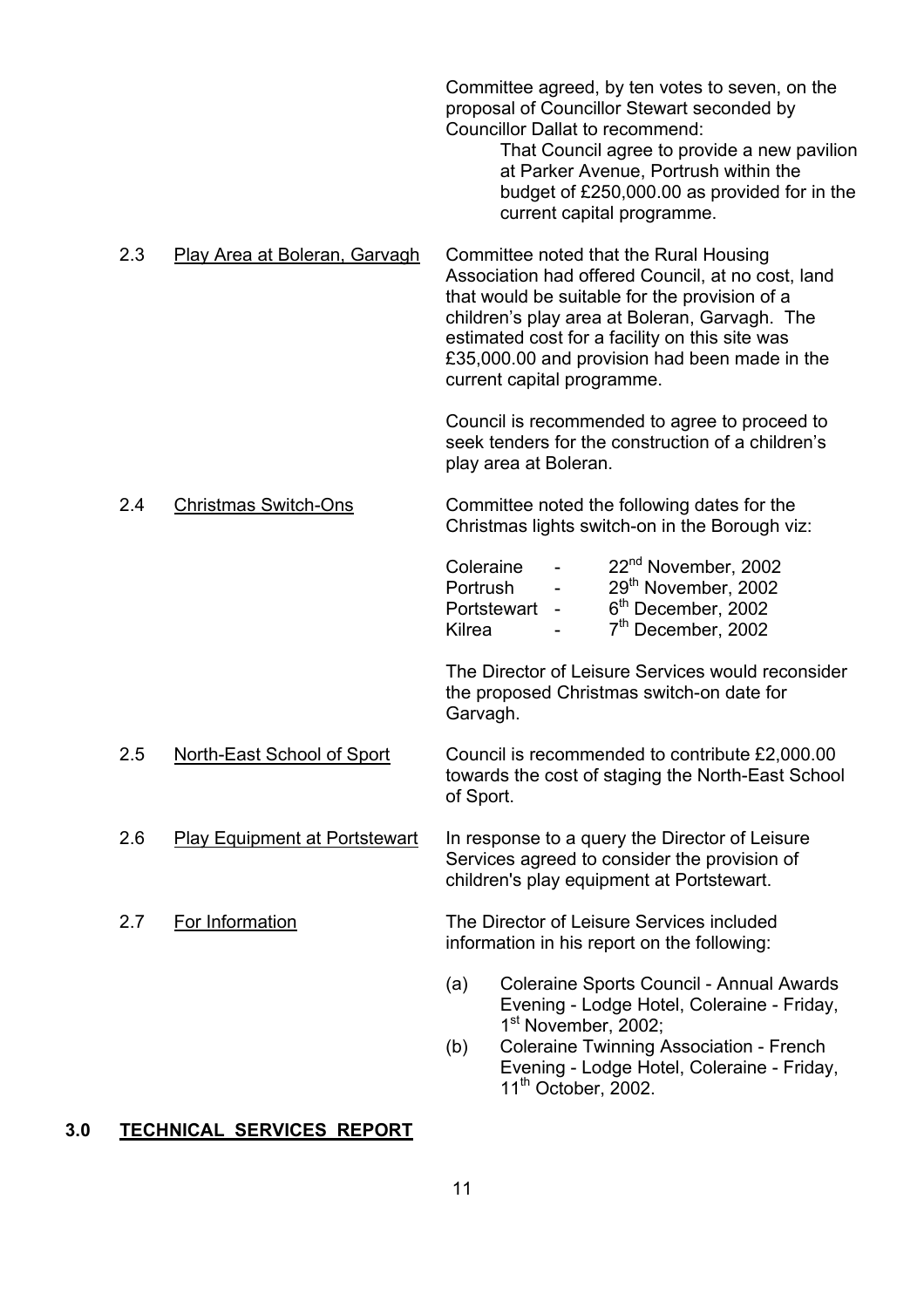The Report of the Director of Technical Services was considered (previously supplied).

Matters arising:

| 3.1 | יישונטוס טווטוויש.<br><b>Aghadowey War Memorial,</b><br>Coleraine                      | Consideration was given to an update regarding<br>the estimate for the scheme at Aghadowey War<br>Memorial to include the provision of a stone wall as<br>detailed in the report.                                                                             |
|-----|----------------------------------------------------------------------------------------|---------------------------------------------------------------------------------------------------------------------------------------------------------------------------------------------------------------------------------------------------------------|
|     |                                                                                        | It was proposed by Councillor Watt, seconded by<br>Councillor Mrs. Johnston and recommended:                                                                                                                                                                  |
|     |                                                                                        | That Council accept an increase of<br>£3,300.00 to the original agreed figure of<br>£18,000.00.                                                                                                                                                               |
|     |                                                                                        | Council is also recommended to accept a tender<br>price of £12,800.00 as received through the Royal<br>British Legion from Mr. M. Stewart to complete the<br>wall in stonework. Mr. Stewart would commence<br>work on the stonework at the beginning of 2003. |
| 3.2 | <b>Portstewart Coastal Path</b>                                                        | Committee noted that Phase One of the<br>improvements to the Coastal Path at Portstewart<br>had now been completed. The cost of this element<br>of the scheme was £83,000.00.                                                                                 |
|     |                                                                                        | Following discussion it was proposed by Councillor<br>Watt and seconded by the Mayor:                                                                                                                                                                         |
|     |                                                                                        | That Phase One of the contract be extended<br>to enable improvements to be carried out to<br>the remainder of the walkway from<br>Portnahapple to the Strand Head,<br>Portstewart as detailed in the report.                                                  |
|     |                                                                                        | The cost of this work, which would form Phase 2 of<br>the scheme, was £137,000.00 as costed by the<br>consultants for the scheme, Kirk McClure Morton.                                                                                                        |
|     |                                                                                        | On being put to the meeting the proposal was<br>carried by thirteen votes to two.                                                                                                                                                                             |
| 3.3 | <b>Building Control</b>                                                                |                                                                                                                                                                                                                                                               |
|     | 3.3.1<br><b>Approvals</b>                                                              | Approval had been given for sixty-six applications.                                                                                                                                                                                                           |
| 3.4 | <b>North West Regional Waste</b><br><b>Management Group - Waste</b><br>Management Plan | Committee noted information, as detailed in the<br>report, regarding the North West Waste Manage-<br>ment Plan including an interim joint contract for the<br>disposal of fridges and freezers.                                                               |

# **4.0 DERRY MINOR GAELIC**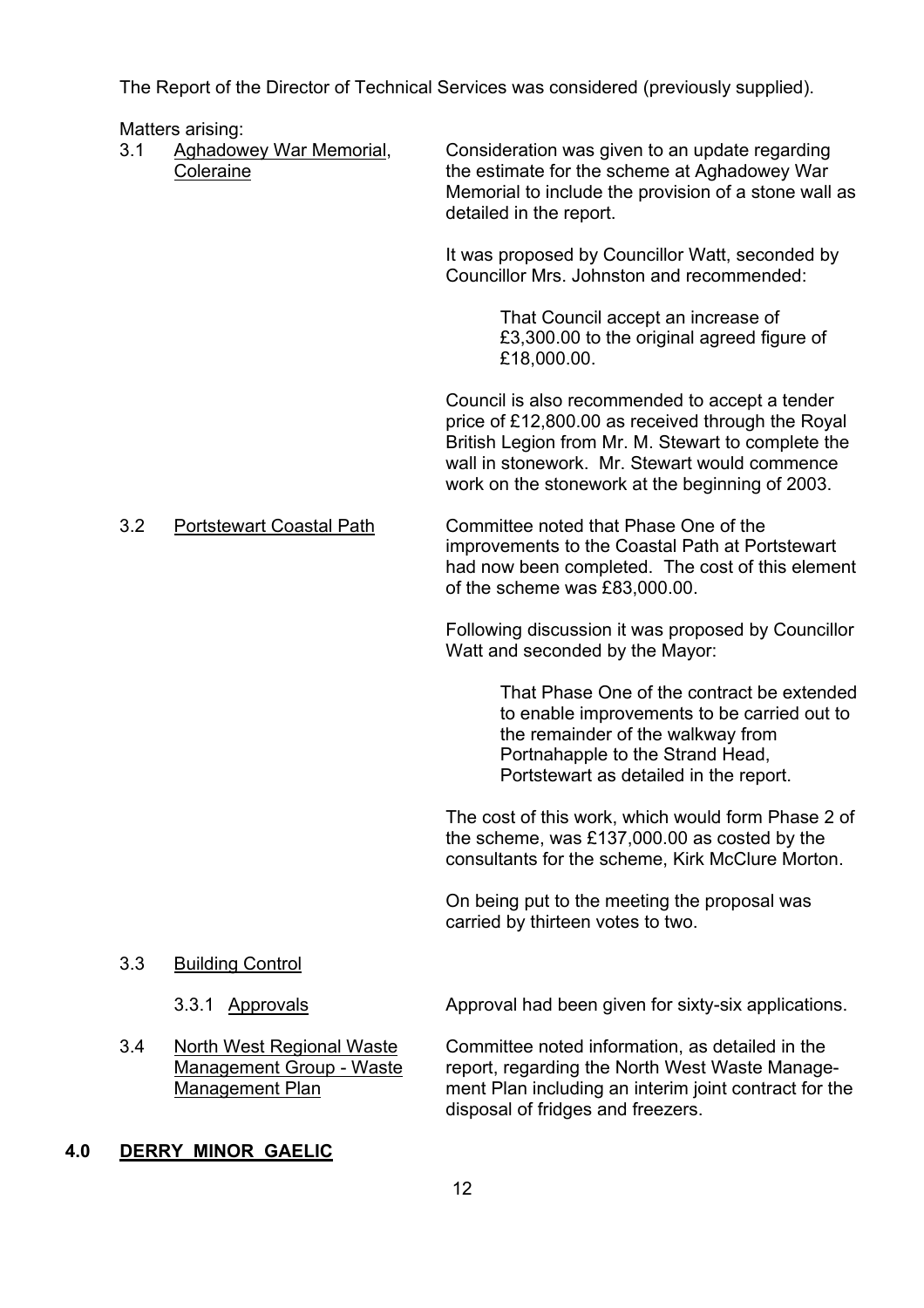#### **FOOTBALL TEAM - RECEPTION**

 This matter had been referred to the Committee for consideration from the Council Meeting on 24<sup>th</sup> September, 2002.

It was proposed by Alderman Leonard, seconded by Councillor Dallat and recommended:

 That Council mark the achievement of the Derry Minor Gaelic Football Team in winning the Tom Markham Cup in the All Ireland Minor Football Final by hosting a reception for the team.

#### **5.0 OFF-STREET CAR PARKS - TARIFFS**

 Read letter from the Divisional Roads Manager advising that no changes were proposed to off-street car parking charges in the Borough in the current year.

 Consideration was currently being given to increasing tariff levels to 40p/hour in some town centre car parks next year.

 It was agreed that this topic and car parks generally be raised with the Divisional Roads Manager when he next attended Council.

#### **6.0 NORTHERN IRELAND BIODIVERSITY STRATEGY**

Tabled:

Northern Ireland Biodiversity Strategy.

#### **7.0 HEALTH PROMOTION AGENCY FOR NORTHERN IRELAND**

Tabled:

Annual Report 2001 - 2002.

#### **8.0 ENVIRONMENTAL HEALTH CONFERENCE -**  *<u><b>''MAKING THE DIFFERENCE*</u>

Reported that an Environmental Health Conference entitled "Making the Difference" would be held at the Hilton Hotel, Templepatrick on 21<sup>st</sup> and 22<sup>nd</sup> November, 2002.

Recommended:

 That Alderman Mrs. Black and the Senior Environmental Health Officer attend the conference.

## **9.0 CAPITAL PROGRAMME**

Reported that a Special Meeting of the Policy and Development Committee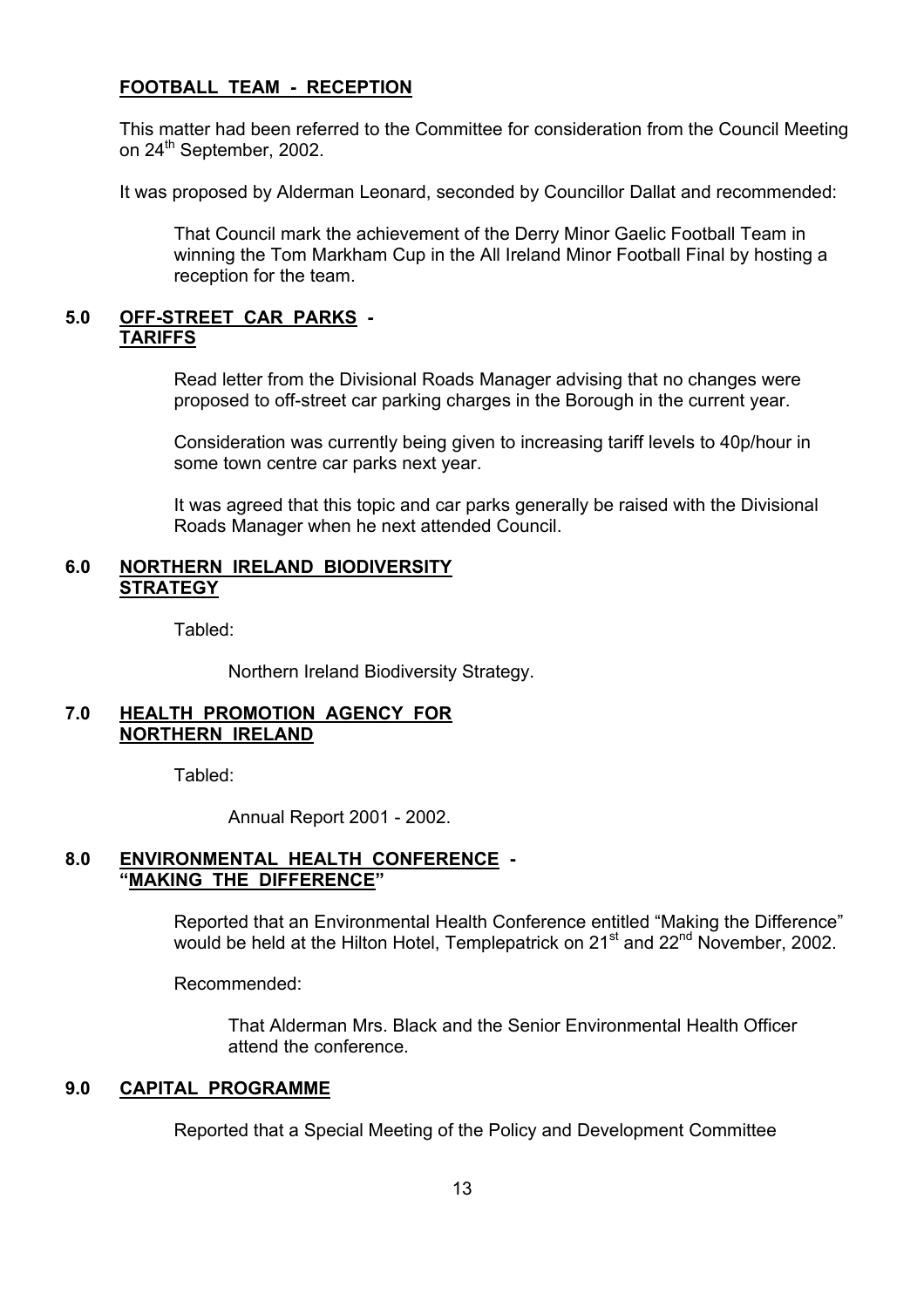would be held on Monday, 11<sup>th</sup> November, 2002 to examine the Draft Capital Programme.

Noted.

## **10.0 DOOR REGISTRATION SCHEME**

Reference was made to recent inaccurate press reports stating that Belfast City Council had been the first Council in the province to introduce the Door Registration Scheme. Coleraine Borough Council had in fact been the first Council in the Province to do so.

Noted.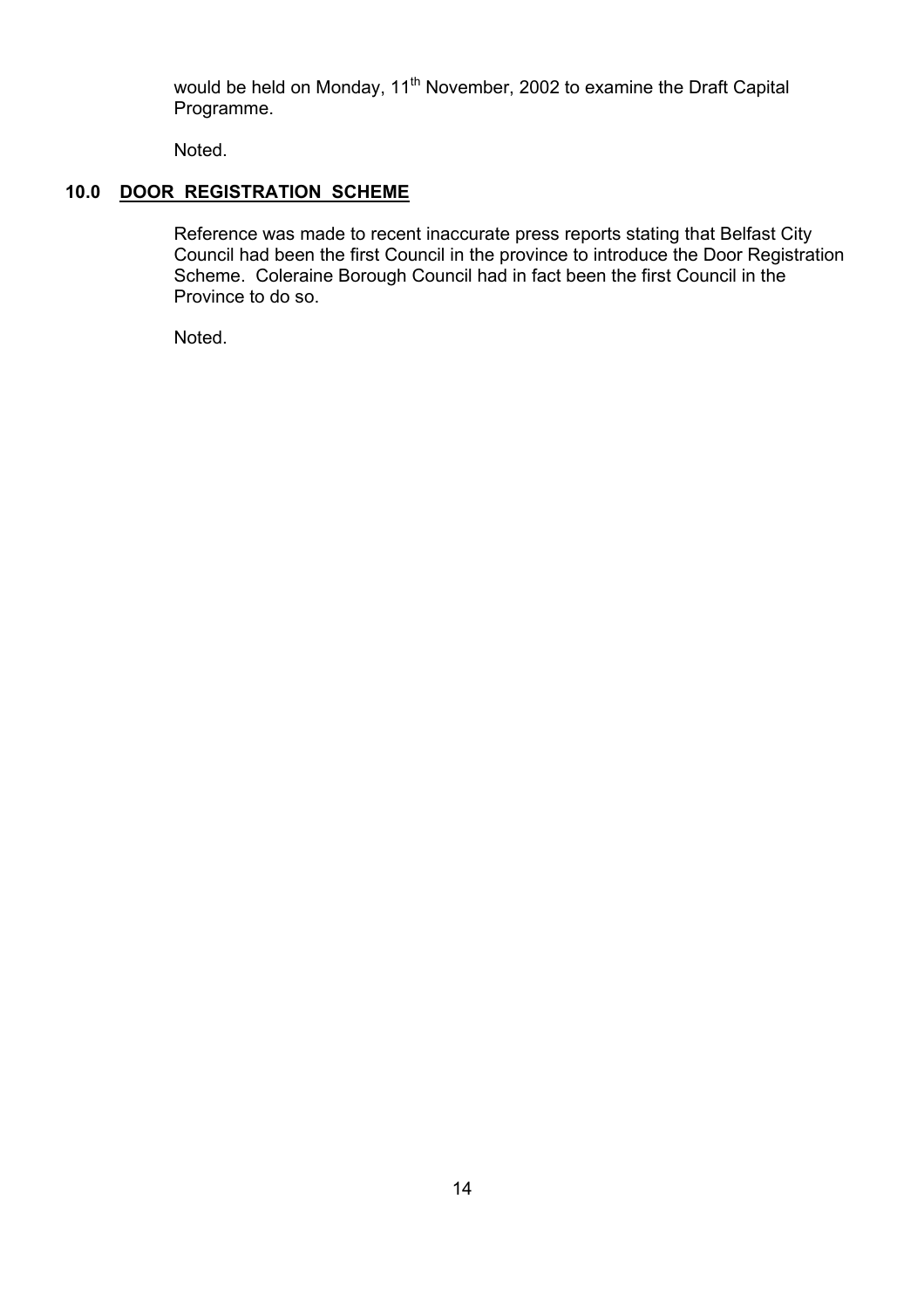#### **PLANNING COMMITTEE**

## **8th October, 2002.**

**Present:** Councillor J. M. Bradley in the Chair

The Mayor, Councillor O. M. Church (Mrs.)

The Deputy Mayor, Councillor G. L. McLaughlin

#### **Aldermen**

P. E. A. Armitage (Mrs.) W. T. Creelman (Items 1.0 - 2.11) B. Leonard E. T. Black (Mrs.) W. J. McClure (Items 1.0 - 2.3)

## **Councillors**

 C. S. Alexander (Ms.) E. A. Johnston (Mrs.) D. D. Barbour W. A. King (Items 1.0 - 2.32) D. McClarty J. J. Dallat R. A. McPherson  $($ ltems  $1.0 - 2.11)$  A. McQuillan T. J. Deans E. M. Mullan E. P. Fielding (Mrs.) R. D. Stewart (Items 1.0 - 2.3) W. J. Watt N. F. Hillis

**Also in**

 **Attendance:** Representatives from the Planning Service - Mr. E. Lynch and Miss J. McMath Mr. P. Fleming, BDP Planning Ltd. (Items 1.0 - 2.1)

**Officers in**

 **Attendance:** Town Clerk and Chief Executive, Administrative Officer (temporary) and Administrative Assistant

#### **1.0 PLANNING APPLICATION NOS. C/2000/0937 AND C/2000/0938 - HOUSING DEVELOPMENT AT DHU VARREN, WEST BAY, PORTRUSH - AMENDED PROPOSAL - SEAPORT INVESTMENTS LTD.**

These applications had been referred again to Council by the Article 31 Unit as amended plans had been submitted by the applicant, Seaport Investments Ltd.

 Mr. P. Fleming, BDP Planning Ltd., was in attendance and gave his analysis of the amended plans. Mr. Fleming welcomed a number of the revisions which had addressed Council's previously stated concerns. However, Mr. Fleming felt that a further reduction in density could bring benefits for the overall layout of the scheme. In addition he considered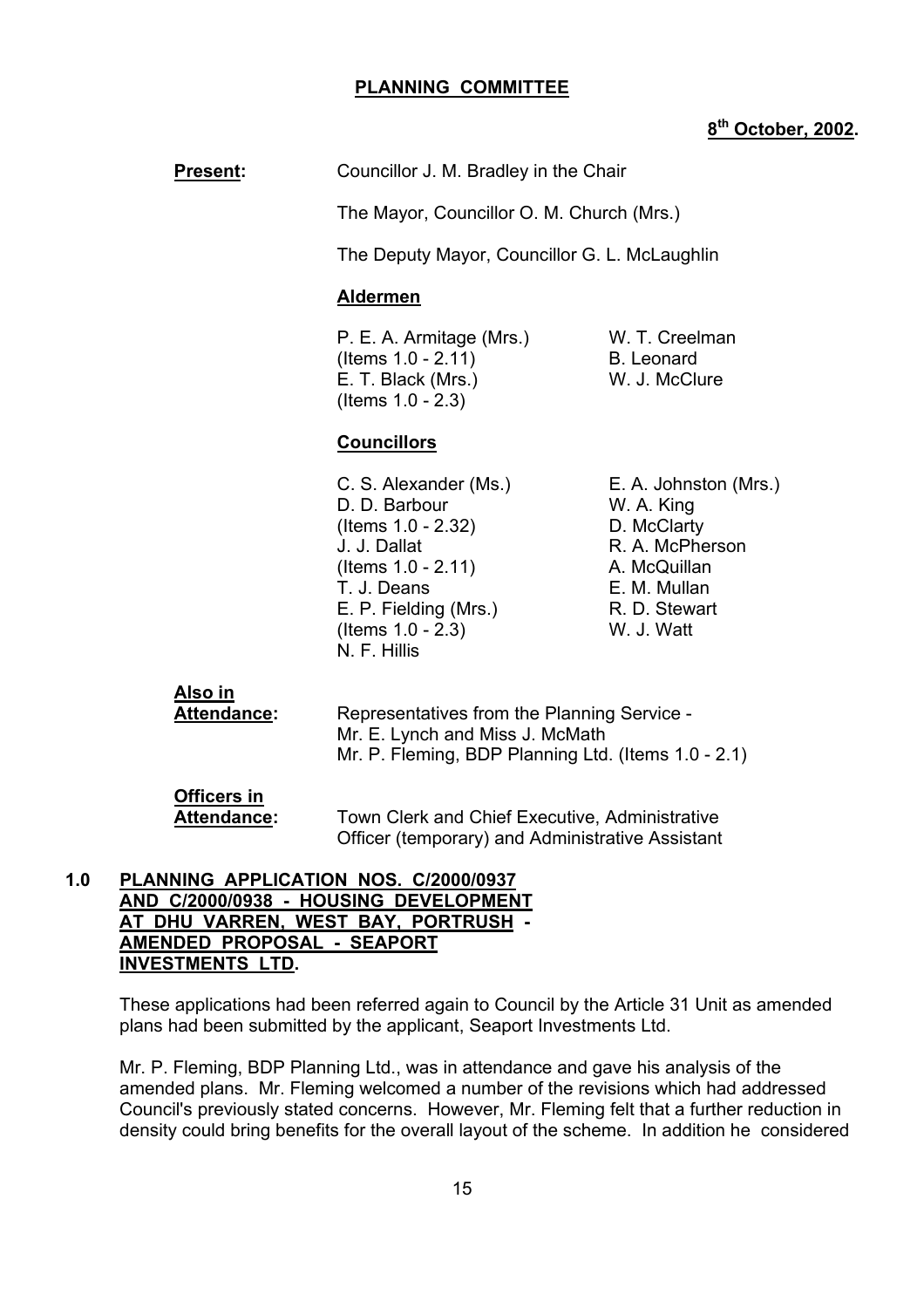it was important that photomontages of the amended development were produced to illustrate the revised perspectives.

 Mr. G. Stinson and Mr. R. Metcalfe from the Causeway Coast Communities Consortium were in attendance. Mr. Stinson emphasised the Consortium's continued objections to the size and scale of the proposed development.

The applicant, Mr. S. Sweeney and his architect, Mr. I. Stewart, addressed Committee and elaborated on the amendments to the development which had resulted in a net decrease of the number of units by 20 to 112.

 A full discussion ensued during which the applicant, his architect and Mr. Fleming answered a number of members' questions.

It was agreed that Council offer comment to the Article 31 Unit on the basis of Mr. Fleming's observations.

#### **2.0 PLANNING APPLICATIONS**

A list of seventy-five applications was considered (previously supplied).

#### **Applications Deferred from Previous Meeting**

2.1 Application No. D8 C/2002/0532/F Erection of a 3 metre high metal post and chainlink fence at part boundary of Portstewart Golf Club for Portstewart Golf Club

The opinion of the Planning Service was to approve.

Mr. P. Fleming advised members that there was merit in referring this application to the Management Board on the grounds that the application:

- (a) was unacceptable in terms of its impact upon visual amenity;
- (b) does not have a satisfactory relationship with the neighbouring area;
- (c) does not adopt a suitable design approach or standard which will mitigate detrimental visual impact and ensure appropriate maintenance.

Following discussion it was proposed by Councillor McClarty, seconded by Councillor Stewart and agreed:

> That the application be referred to the Planning Management Board with a recommendation to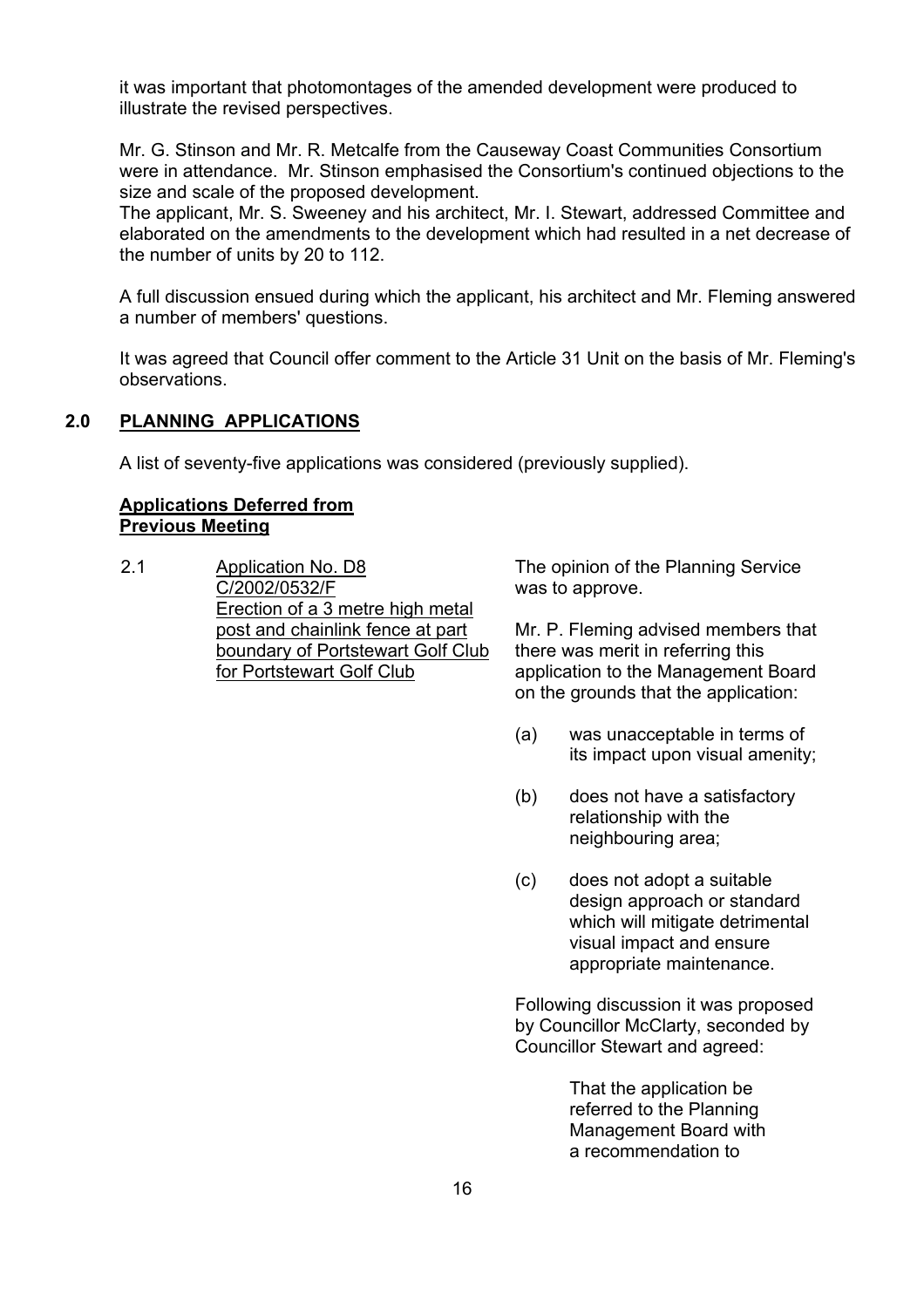refuse.

2.2 Application No. D3 C/2001/1106/O Site for local retail centre, access road and associated parking at Ballaghmore Road, Portballintrae for Mr. S. Sweeney

The opinion of the Planning Service was to refuse.

Mr. Lynch outlined the proposal and elaborated on the reasons for refusal.

Mr. I. Binnie from Portballintrae Residents' Association was in attendance to speak against the application. Mr. Binnie addressed Committee and re-emphasised the Association's continued objection to the application as it was outside the development limit for Portballintrae.

Mr. S. Sweeney, applicant, addressed Committee and asked Council to refer the application to the Planning Management Board.

Following discussion it was proposed by Councillor Deans and seconded by Councillor Stewart:

> That the application be referred to the Planning Management Board with a recommendation to approve.

On being put to the Meeting the proposal was carried, eighteen members voting in favour and one member voting against.

The Town Clerk and Chief Executive reminded members of Council's agreed policy of referring applications to BDP Planning Ltd. for examination before deciding whether to refer to the Planning Management Board.

Following discussion it was proposed by Councillor Watt and seconded by Alderman McClure:

> That this application be referred direct to the Planning Management Board.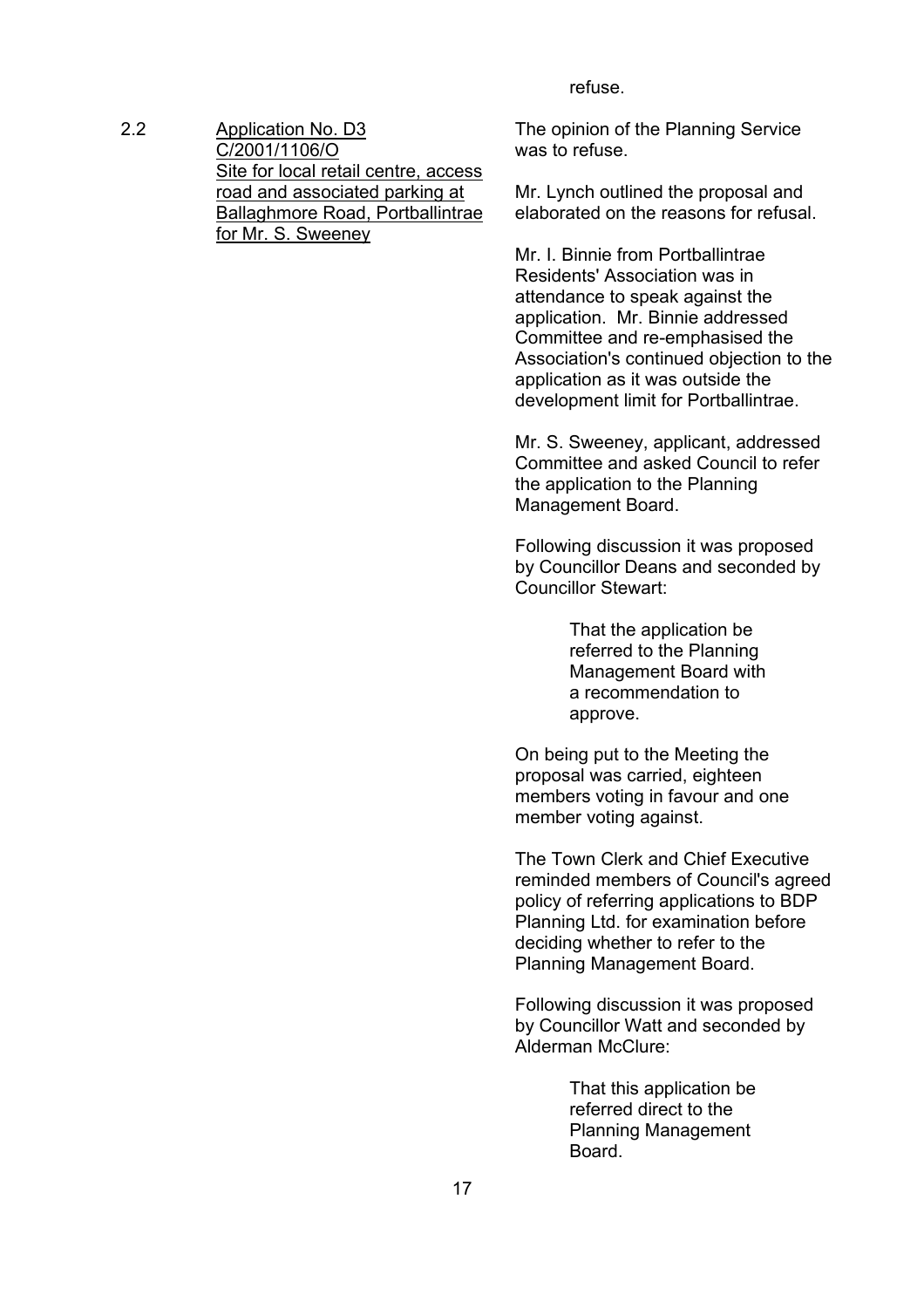On being put to the Meeting the proposal was carried, twelve members voting in favour and one member voting against.

The opinion of the Planning Service was to approve.

The Chairman welcomed Mrs. J. Glass, Cranberry Park, Coleraine who was in attendance to speak against the application. Mrs. Glass addressed Committee and outlined her objections mainly relating to the size of the garage and its impact on her property.

Mr. D. Kerr, applicant, addressed Committee and asked Council to support the application.

Following discussion it was proposed by Alderman McClure and seconded by the Deputy Mayor:

> That the application be referred to the Planning Management Board for consideration.

On being put to the Meeting the proposal was carried, sixteen members voting in favour.

The opinion of the Planning Service was to approve.

Reported that satisfactory amended plans had been received and the application would be approved.

The opinion of the Planning Service was to refuse.

It was agreed that the application be refused.

2.6 Application No. D4 The opinion of the Planning Service

2.3 Application No. D14 C/2002/0663/F Garage extension to dwelling at 1 Cranberry Park, Somerset Ridge, Somerset Road, Coleraine for Mr. D. Kerr

2.4 Application No. D1 C/2001/0603/F Extension and renovations to existing buildings to include additional storey to shop and store and change of use of dwelling to shop and offices at 232 Drumcroon Road, Coleraine for Mr. J. Hutchinson

2.5 Application No. D2 C/2001/1038/F Proposed housing development (Erection of 32 no. dwellings) at Ring Road, Coleraine for D. Heaney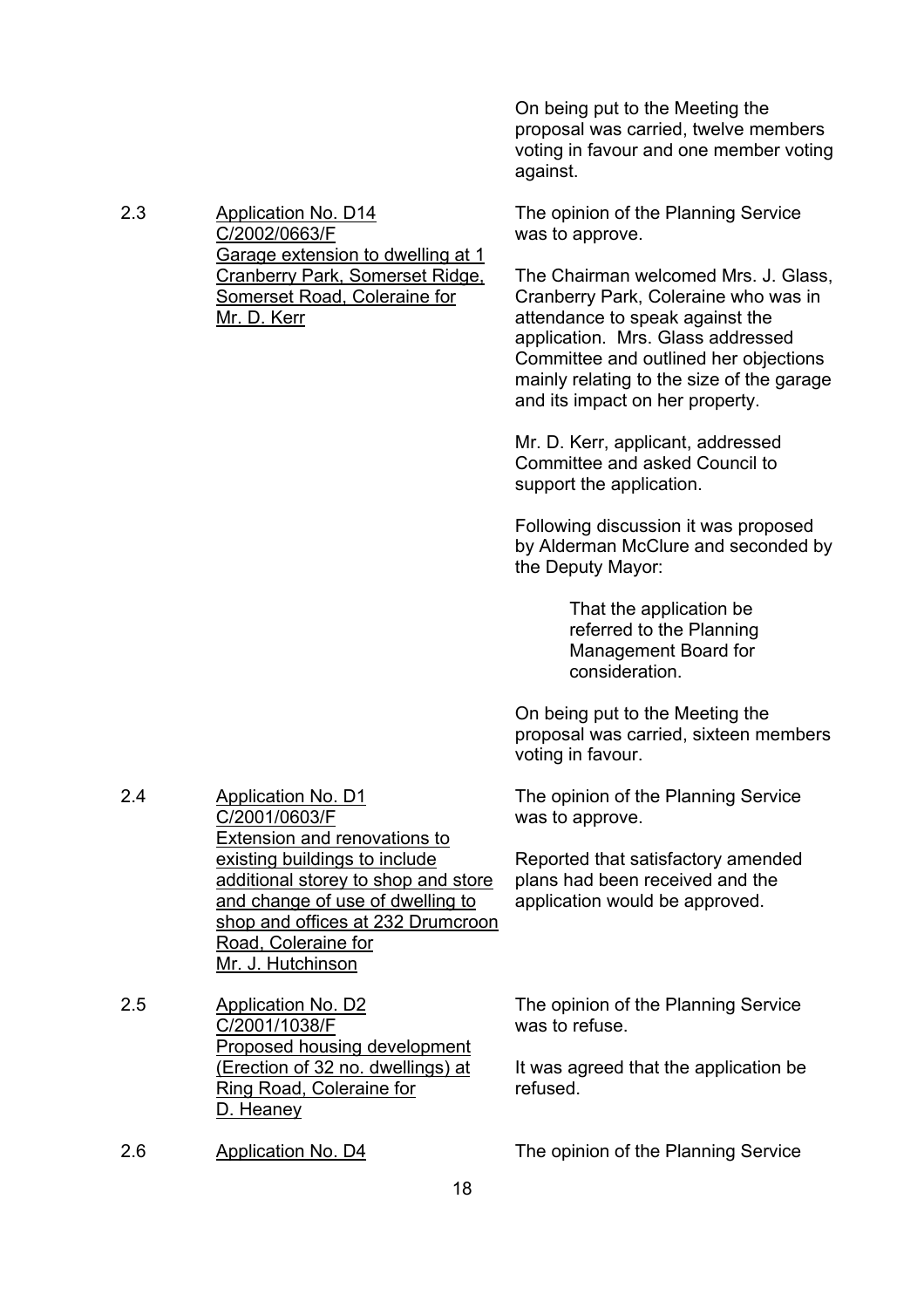C/2001/1157/F Proposed dwelling at Site 9, Lower Circular Road, Castlerock for Mr. and Mrs. K. Ferguson

2.7 Application No. D5 C/2002/0429/O Site for dwelling and garage on land 225m south east of No. 12 Culnagrew Road, Swatragh for Mr. C. McCormack

2.8 Application No. D6 C/2002/0491/F Pigeon loft at 19 Girona Crescent, Portrush for Messrs. Edgar and **Wiggins** 

was to approve.

It was agreed that the application be approved.

The opinion of the Planning Service was to approve.

Reported that satisfactory amended plans had been received and the application would be approved.

The opinion of the Planning Service was to refuse.

Following discussion it was agreed, six members voting in favour:

> That the application be referred to the Planning Management Board for consideration.

2.9 Application No. D7 C/2002/0531/O Site for housing development and community centre on land adjacent to Nos. 6, 7 and 12 Moneydig Park, Moneydig Road, Garvagh for

The opinion of the Planning Service was to refuse.

It was agreed that the application be refused.

The opinion of the Planning Service was to approve.

Following discussion it was agreed:

 That the application be deferred for one month to facilitate further negotiations.

The opinion of the Planning Service was to refuse.

It was proposed by Councillor Watt and seconded by Councillor McQuillan:

> That the application be approved.

Mr. J. Stewart

- 2.10 Application No. D9 C/2002/0551/F Proposed 6m high R & T Swann type A stub column supporting 6 no. DB/DP antenna and 4 no 0.6 m transmission dishes and the installation of a 2H cabin at ground level on the rooftop of BT Telephone Exchange, Nursery Avenue, Coleraine for Orange Personal Communications Service Ltd.
- 2.11 Application No. D10 C/2002/0592/O Two-storey dwelling with detached double garage on lands opposite 15 Crevolea Road, Aghadowey for Mr. and Mrs. S. Smyth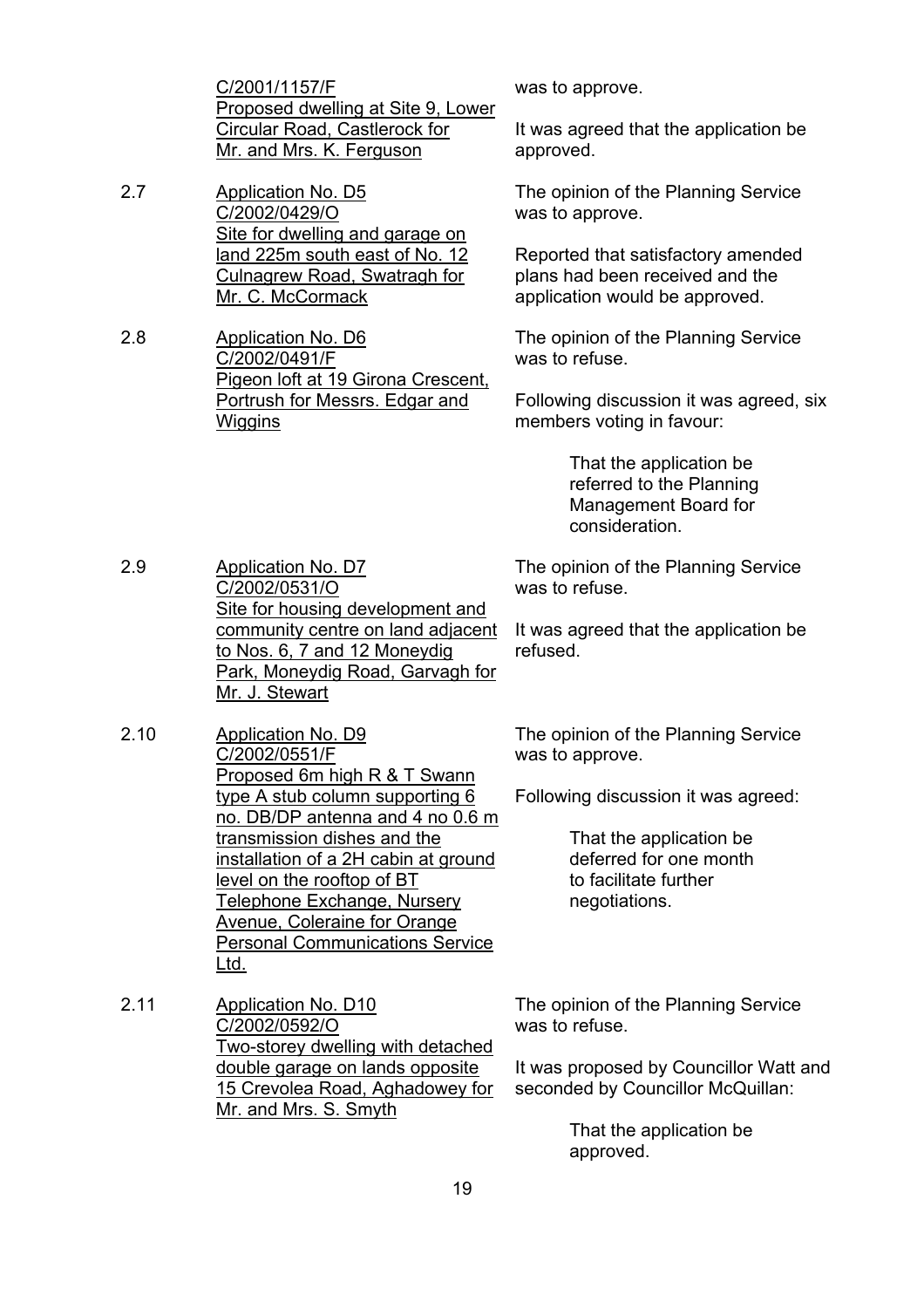On being put to the Meeting the proposal was carried, eighteen members voting in favour and no one voting against.

2.12 Application No. D11 C/2002/0622/O Site for 4 dwellings and garages on land adjacent to 68 Moneydig The opinion of the Planning Service was to refuse.

It was agreed that the application be deferred for one month to facilitate an office meeting with the Divisional Planning Manager and the applicant's M.E.P.

The opinion of the Planning Service was to refuse.

It was agreed that the application be deferred for one month to facilitate further consideration by the Planning Service.

The opinion of the Planning Service was to approve.

Reported that satisfactory amended plans had been received and the application would be approved.

The opinion of the Planning Service was to refuse.

The application had now been withdrawn.

The opinion of the Planning Service was to approve.

It was agreed that the application be approved subject to a condition relating to siting.

2.13 Application No. D12 C/2002/0635/O

Site for dwelling and detached garage at 30 Managher Road, Coleraine for Mr. S. Campbell

Road, Coleraine for Mrs. M. Lynch

2.14 Application No. D13 C/2002/0656/F Extension to dwelling to provide a granny flat at 26 Ballywillan Road, Portrush for Mr. S. McAleese

2.15 Application No. D15 C/2002/0720/O Site for dwelling and garage to the rear of No. 49 Temple Road, Garvagh for Mr. and Mrs. S. **Maguire** 

2.16 Application No. D16 C/2002/0739/O Site for bungalow adjacent to 58 Moneycarrie Road, Garvagh for Mr. L. McGraw

## **New Applications**

2.17 Application No. 2 C/2001/0962/F Erection of 19 no. apartments at Nos. 1, 2 and 3 Bath Terrace, Portrush for Mr. A. Stewart

The opinion of the Planning Service was to refuse.

It was agreed that the application be deferred for one month to facilitate further consideration by the Planning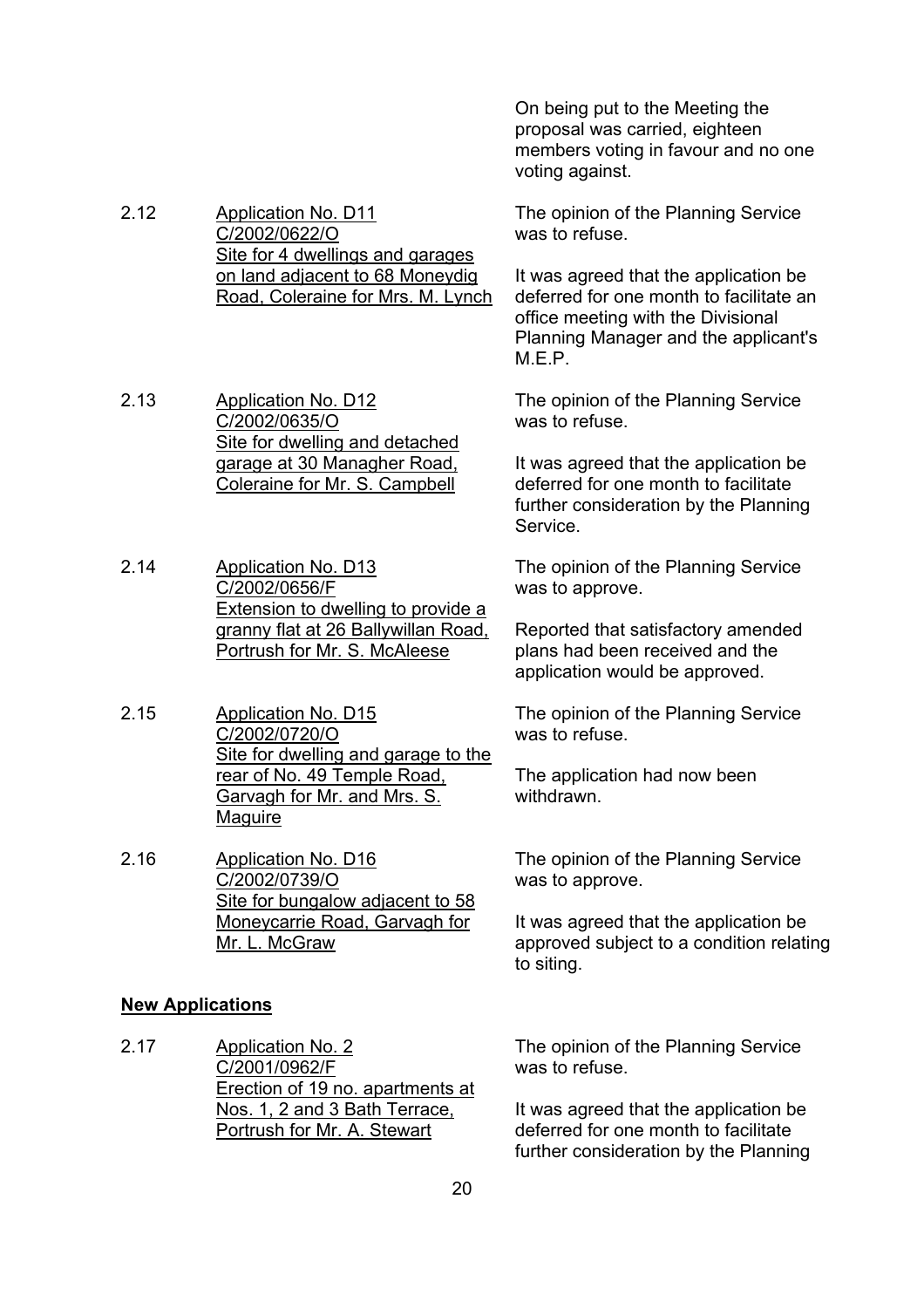**Service** 

- 2.18 Application No. 9 C/2002/0562/F Re-development of site for housing development comprising 6 no. detached two and a half storey dwellings, 4 no. semi-detached two storey dwellings, 11 no. terraced two storey dwellings and roadway for private streets determination at 50 Mill Road, Portstewart (opposite Lissadell Court, Lissadell Avenue), Portstewart for M.A.M. Developments
- 2.19 Application No. 12 C/2002/0633/O Site for single storey dwelling adjacent to 24 Isle Road, Macosquin, Coleraine for Mr. R. Madden
- 2.20 Application No. 14 C/2002/0642/F Housing development comprising 123 dwellings, roads and sewers between Apollo Road and Meadow Park, Station Road, Portstewart for McCloskey & O'Kane Building Co. Ltd.
- 2.21 Application No. 20 C/2002/0709/F Proposed single storey cottage and detached garage 140m north east of 77 Moneybrannon Road, Aghadowey for Mr. and Mrs. J. Kelly
- 2.22 Application No. 21 C/2002/0717/F Demolish existing dwelling and construct new three storey and two and a half storey building comprising of 4 apartments and 2 duplex apartments and car parking at 1 Heathmount, Portstewart for Mrs. L. Peyton
- 2.23 Application No. 22 C/2002/0721/O

The opinion of the Planning Service was to refuse.

It was agreed that the application be deferred for one month to facilitate further discussions with the applicant.

The opinion of the Planning Service was to refuse.

It was agreed that the application be deferred for one month to facilitate a Council site visit.

The opinion of the Planning Service was to refuse.

It was agreed that the application be deferred for one month to facilitate further discussions with the agent.

The opinion of the Planning Service was to approve.

It was agreed that the application be deferred for one month to facilitate further consideration by the Planning Service regarding land ownership.

The opinion of the Planning Service was to refuse.

It was agreed that the application be deferred for one month to facilitate an office meeting.

The opinion of the Planning Service was to refuse.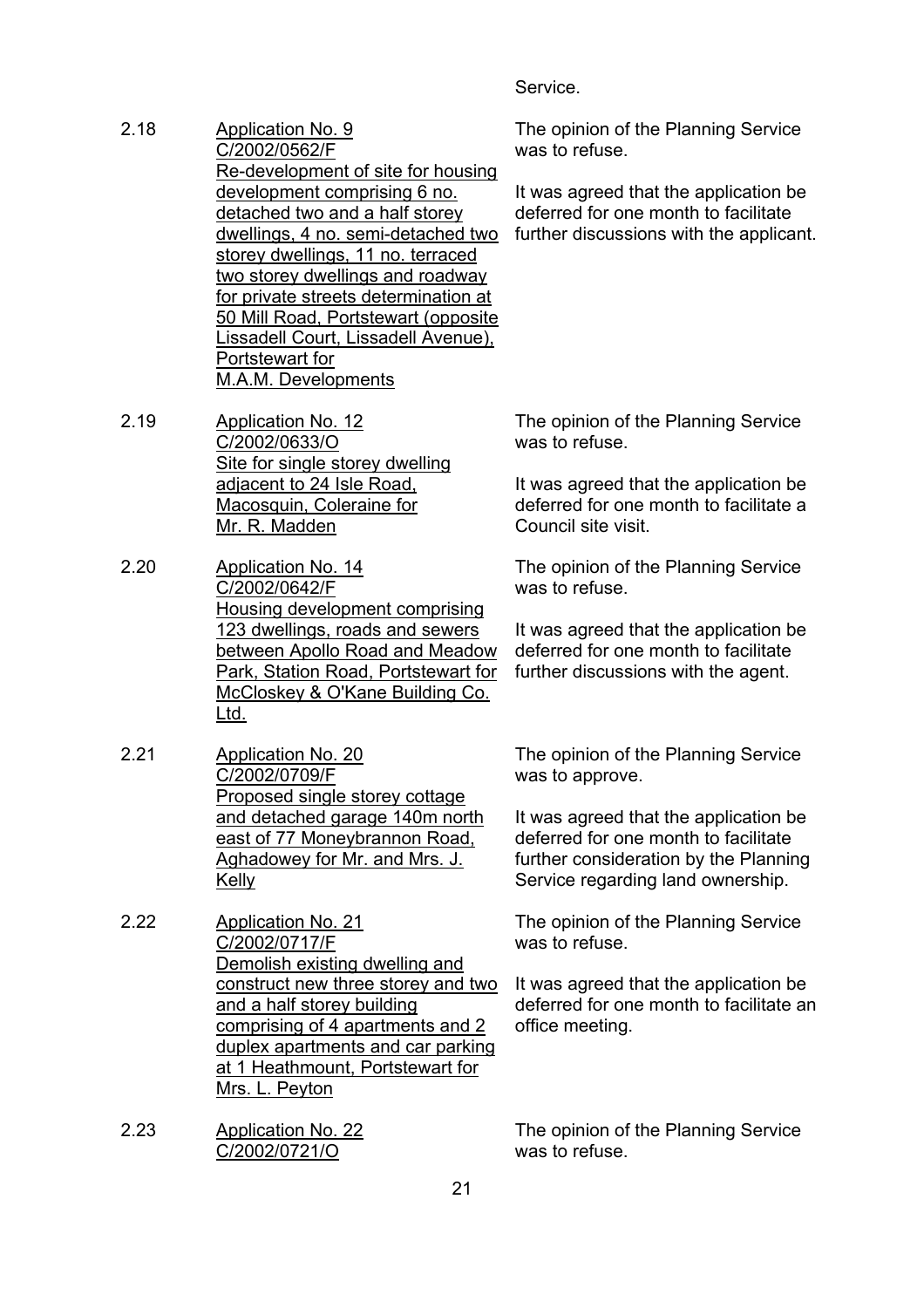|      | Site for dwelling at Grove Road,<br>Garvagh for Mr. R. Neely                                                       | It was agreed that the application be<br>deferred for one month to facilitate a<br>Council site visit. |
|------|--------------------------------------------------------------------------------------------------------------------|--------------------------------------------------------------------------------------------------------|
| 2.24 | <b>Application No. 24</b><br>C/2002/0732/F                                                                         | The opinion of the Planning Service<br>was to approve.                                                 |
|      | Improvement to entrance at 60<br>Dhu Varren, Portrush for<br>Miss G. Neill                                         | Members noted the letter of objection<br>previously circulated.                                        |
|      |                                                                                                                    | It was agreed that the application be<br>approved.                                                     |
| 2.25 | <b>Application No. 29</b><br>C/2002/0745/O<br>Site for dwelling north of 100                                       | The opinion of the Planning Service<br>was to refuse.                                                  |
|      | <b>Cashel Road, Coleraine for Nevin</b><br><b>Electrics</b>                                                        | It was agreed that the application be<br>deferred for one month to facilitate a<br>Council site visit. |
| 2.26 | <b>Application No. 32</b><br>C/2002/0749/O<br>Site for dwelling at Dunboe Road.<br>Coleraine for Mr. J. Hutchinson | The opinion of the Planning Service<br>was to refuse.                                                  |
|      |                                                                                                                    | It was agreed that the application be<br>deferred for one month to facilitate a<br>Council site visit. |
| 2.27 | <b>Application No. 36</b><br>C/2002/0762/O<br>Site for dwelling at Brockagh                                        | The opinion of the Planning Service<br>was to refuse.                                                  |
|      | Road, Garvagh for<br>Mr. K. McGilligan                                                                             | It was agreed that the application be<br>deferred for one month to facilitate a<br>Council site visit. |
| 2.28 | <b>Application No. 44</b><br>C/2002/0779/F<br>Change of use from garage to                                         | The opinion of the Planning Service<br>was to refuse.                                                  |
|      | office at 57 Portstewart Road,<br>Coleraine for Mr. F. Madden                                                      | It was agreed that the application be<br>deferred for one month to facilitate a<br>Council site visit. |
| 2.29 | <b>Application No. 45</b><br>C/2002/0781/O<br>Site for dwelling 250m north west                                    | The opinion of the Planning Service<br>was to refuse.                                                  |
|      | of 11 Ballyhackett Lane,<br><b>Castlerock for Mr. W. Purcell</b>                                                   | It was agreed that the application be<br>deferred for one month to facilitate a<br>Council site visit. |
| 2.30 | <b>Application No. 58</b><br>C/2002/0801/O<br>Site for dwelling adjacent to 165                                    | The opinion of the Planning Service<br>was to refuse.                                                  |
|      | 22                                                                                                                 |                                                                                                        |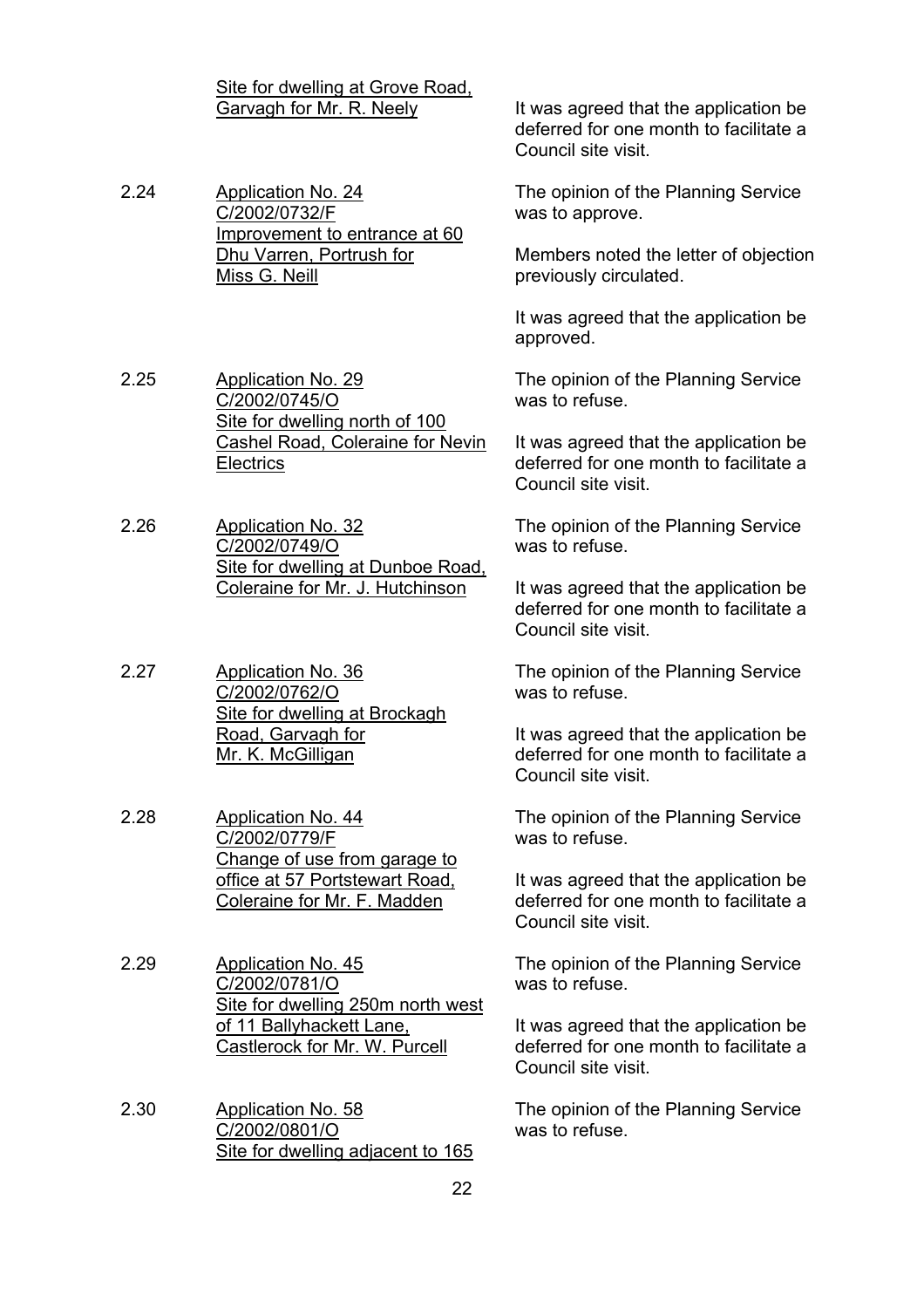Bann Road, Coleraine for Mr. Green

2.31 Application No. 59 C/2002/0802/O Single storey dwelling with one main room in roof and with detached garage 340m south of Ballywildrick School, Dunboe Road, Articlave, Castlerock for Ms. J. Norris

It was agreed that the application be deferred for one month to facilitate further discussions with the agent.

The opinion of the Planning Service was to refuse.

It was agreed that the application be deferred for one month to facilitate an office meeting.

#### **APPEAL**

2.32 Application No. C/2001/0674/O Redevelopment of existing caravan park to site for residential development and redevelopment of No. 24 and No. 26 Burnside Road, to provide access to same on lands adjacent to Burnside Road, Portstewart for Mr. O'Neill

Committee noted that Mr. O'Neill had lodged an appeal against the conditions imposed by the Planning Service regarding this application.

Following discussion it was agreed that Council write to the Planning Service supporting the retention of the conditions imposed on the application.

- 2.33 General Matters (a) Neighbour notification;
	- (b) Carrignata, Portrush.

#### **3.0 COLERAINE HARBOUR**

 The Town Clerk and Chief Executive's Report on Coleraine Harbour was considered (previously supplied).

Following discussion it was agreed:

 That Council be represented at the meeting of the Northern Ireland Assembly Regional Development Committee on 16<sup>th</sup> October, 2002 by four members on the following basis:

> UUP (2) DUP (1) SDLP (1)

 The Parties were asked to forward names of representatives to the Town Clerk and Chief Executive as soon as possible.

#### **4.0 RURAL DEVELOPMENT**

 Read letter from the Divisional Planning Manager in reply to Council's letter regarding rural development.

 Committee noted that the Planning Service was aware that rural development issues had been raised through the Northern Area Plan consultation process.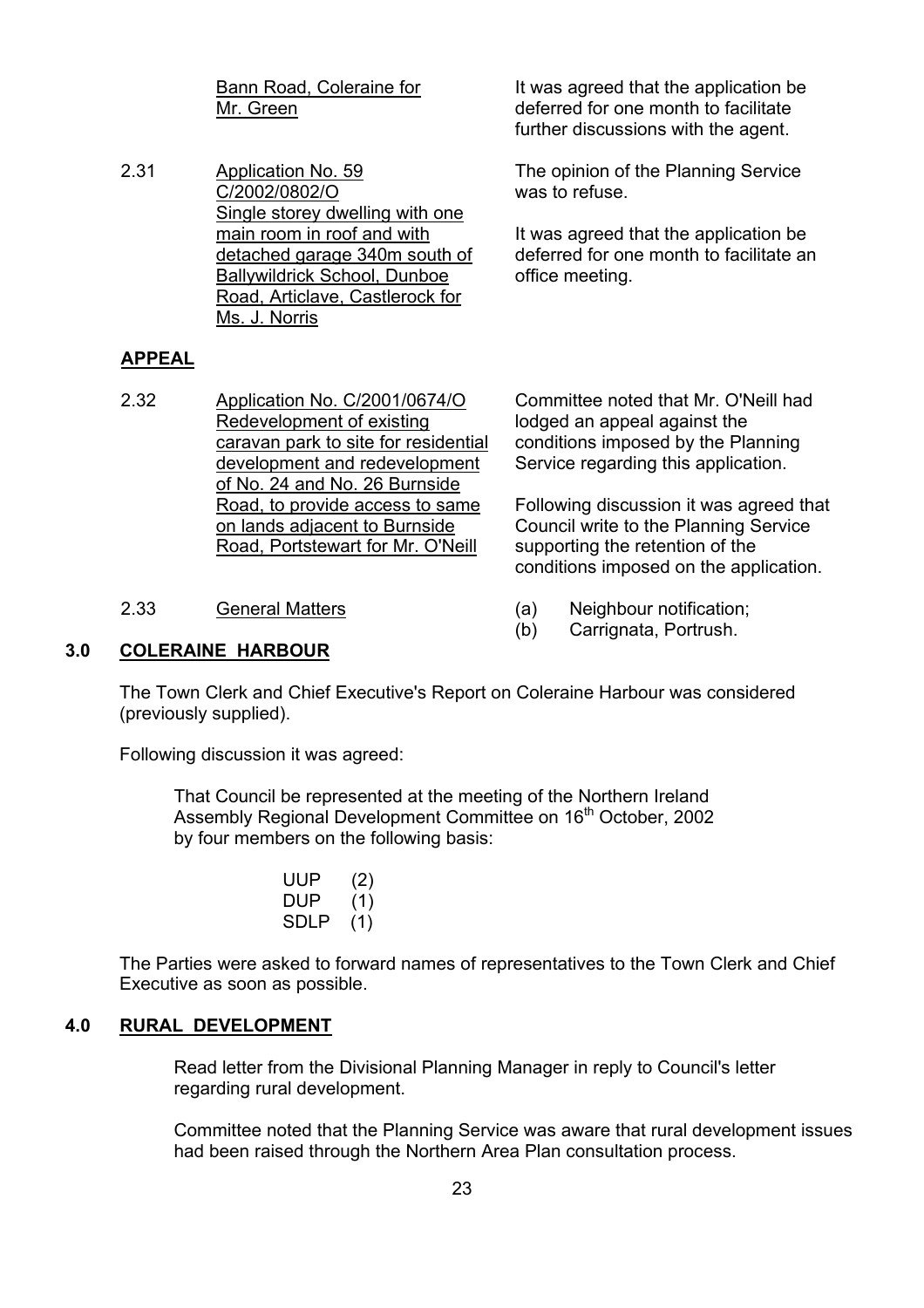These would be considered in the preparation of the Draft Area Plan including whether it was appropriate to designate additional settlements in the Borough. Planning Service was willing to continue to discuss this topic with members and Council's professional advisors in the continued consideration of the Draft Plan.

#### **5.0 THE ROYAL TOWN PLANNING INSTITUTE - SEMINAR**

 Reported that The Royal Town Planning Institute were organising a Seminar on "Renewable Energy" to be held on Thursday,  $7<sup>th</sup>$  November, 2002 at The Ramada Hotel, Belfast.

 Any member interested in attending the Seminar was requested to contact the Principal Administrative Officer as soon as possible.

## **6.0 THE PLANNING APPEALS COMMISSION**

Tabled:

- (a) Chief Commissioner's Annual Report April 2001 - March 2002;
- (b) Report of The Independent Complaints Audit Panel (ICAP) of The Planning and Water Appeals Commissions for 2001/2002.

## **7.0 COMMUNITY TECHNICAL AID**

Tabled:

 Northern Area Plan 2016 - Public and Community Consultation.

## **8.0 PLANNING APPLICATION NOS. C/2000/0937 AND C/2000/0938 - HOUSING DEVELOPMENT AT DHU VARREN, WEST BAY, PORTRUSH - AMENDED PROPOSAL - SEAPORT INVESTMENTS LTD.**

It was proposed by Councillor McClarty, seconded by Councillor Watt and agreed:

 That Mr. Fleming provide a Report for consideration at the November Planning Committee Meeting prior to submission to the Article 31 Office.

## **9.0 PLANNING MANAGEMENT BOARD REFERRALS - POLICY**

The Chairman expressed his disappointment that Council's previously agreed policy of referring applications for consideration by the Planning Management Board via BDP Planning Ltd. had been set aside.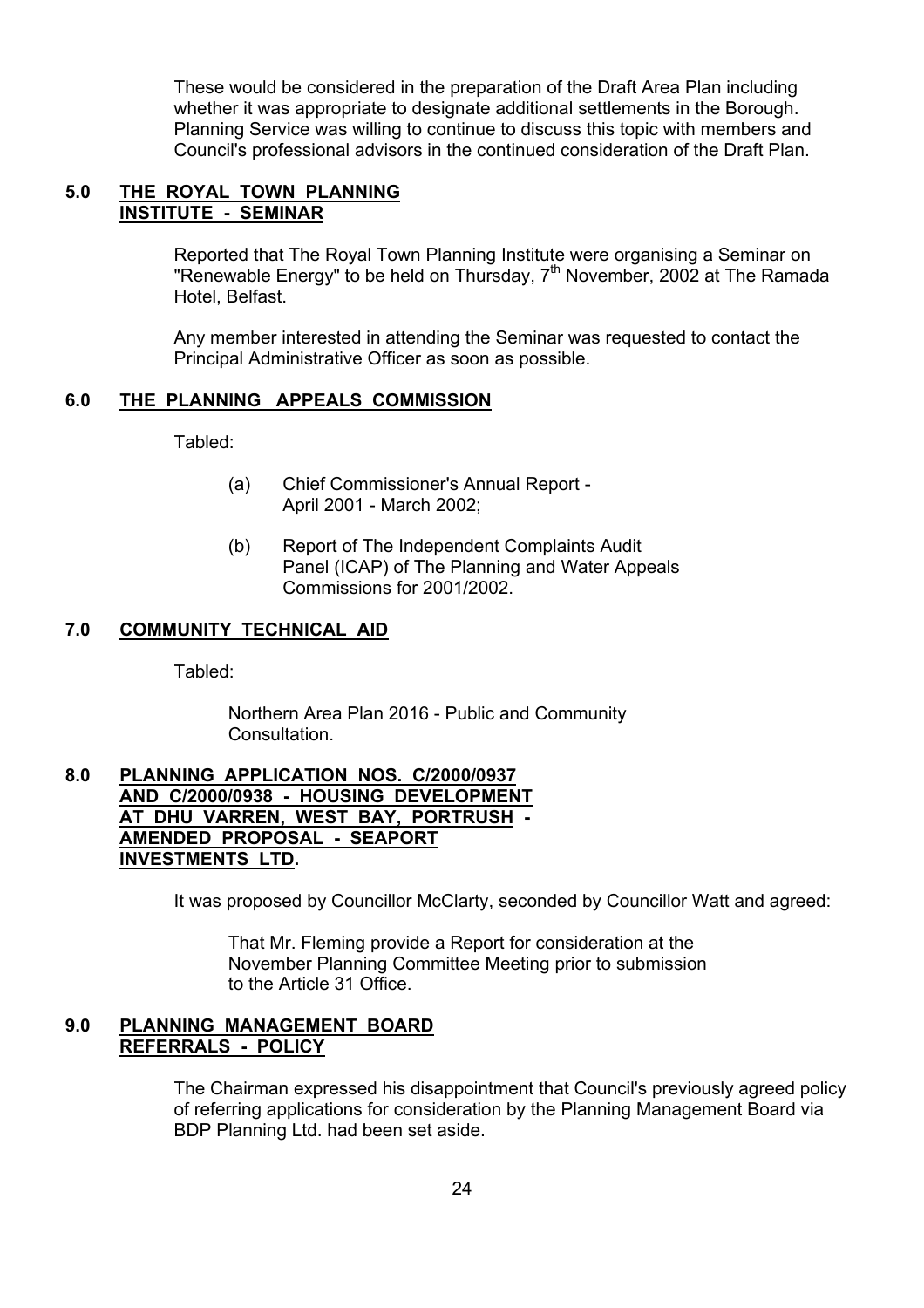#### **POLICY AND DEVELOPMENT COMMITTEE**

## **15th October, 2002.**

**Present:** Councillor N. F. Hillis, in the Chair

The Mayor, Councillor O. M. Church (Mrs.)

The Deputy Mayor, Councillor G. L. McLaughlin

#### Aldermen

P. E. A. Armitage (Mrs.) W. T. Creelman E. T. Black (Mrs.) B. Leonard<br>(Items 1.0 - 15.0) W. J. McClure  $($  Items 1.0 - 15.0)

#### **Councillors**

- C. S. Alexander (Ms.) D. D. Barbour J. M. Bradley J. J. Dallat T. J. Deans E. P. Fielding (Mrs.) (Items 1.4 - 16.0) E. A. Johnston (Mrs.)
- W. A. King D. McClarty R. A. McPherson A. McQuillan E. M. Mullan R. D. Stewart W. J. Watt

# **Officers in**

 **Attendance:** Town Clerk and Chief Executive, Head of Development Services (Items 1.0 - 1.5), Policy Development Officer, Principal Administrative Officer, Finance Officer, Personnel Officer, Marketing Executive (Items 1.0 - 1.5), Administrative Officer (Temporary) and Administrative Assistant

#### **1.0 DEVELOPMENT SERVICES REPORT**

The Report of the Head of Development Services was considered (previously supplied).

Matters arising:

 1.1 Delegation to Maine, USA The Head of Development Services outlined the forthcoming economic development visit to Maine, USA scheduled for week beginning 2<sup>nd</sup> December, 2002 as detailed in the report.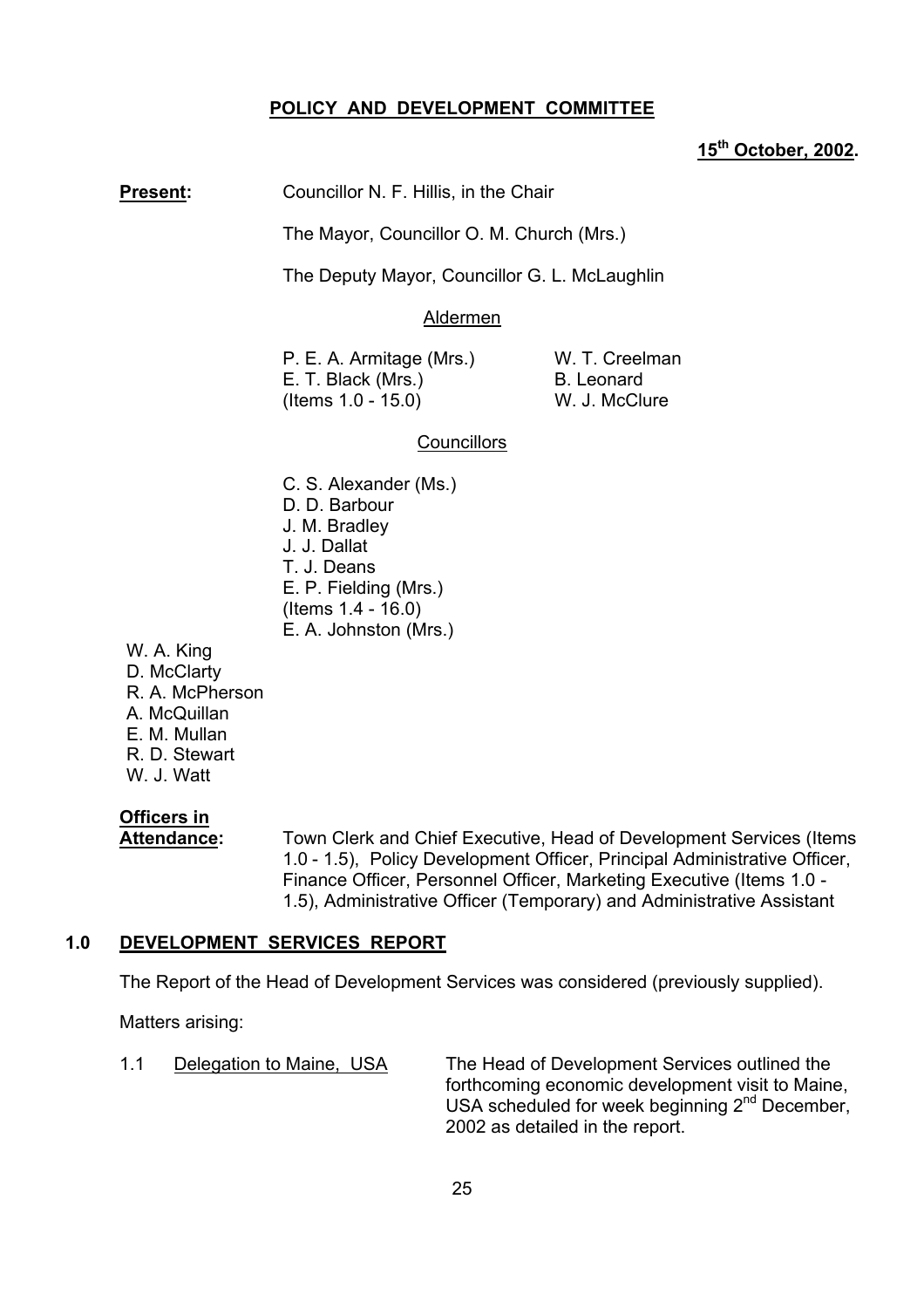A full discussion ensued following which it was recommended:

> That the Mayor and Chairman of the Policy and Development Committee participate in the delegation to Maine, USA.

1.2 Request for Assistance A request had been received from Northern Ireland Special Pool for assistance towards the Northern Ireland Special Pool Festival to be held in the Lodge Hotel, Coleraine on Monday  $18<sup>th</sup>$  - Friday 21<sup>st</sup> November, 2002.

> Council is recommended to contribute £500 towards the Northern Ireland Special Pool Festival.

 An invitation to the event was extended to all **Councillors** 

## 1.3 For Information

1.3.1 BIO Ireland Members noted information on the first North/South Conference on Biotechnology, which would take place in Dublin on  $13^{th}$  -  $15^{th}$  November, 2002 as detailed in the report.

1.3.2 LINK Mrs. E. Moore, Marketing Executive, was present to update Committee on developments with the Link magazine in its revised format.

> Members acknowledged the success of the magazine in Council's communications with the community and congratulated those involved in its production.

1.3.3 Community Support Members were reminded of the launch of the Plan **Plan** Community Support Plan (previously supplied) to be held on Wednesday  $16<sup>th</sup>$  October, 2002 at 3.00 pm in Cloonavin.

## **2.0 CORPORATE SERVICES REPORT**

The Report of the Director of Corporate Services was considered (previously supplied).

Matters arising:

2.1 Loan Sanctions Recommended:

That borrowing approval be sought in respect of the undernoted capital expenditure.

(i) Purchase of Chassis for Refuse Collection Vehicle  $E$  43,000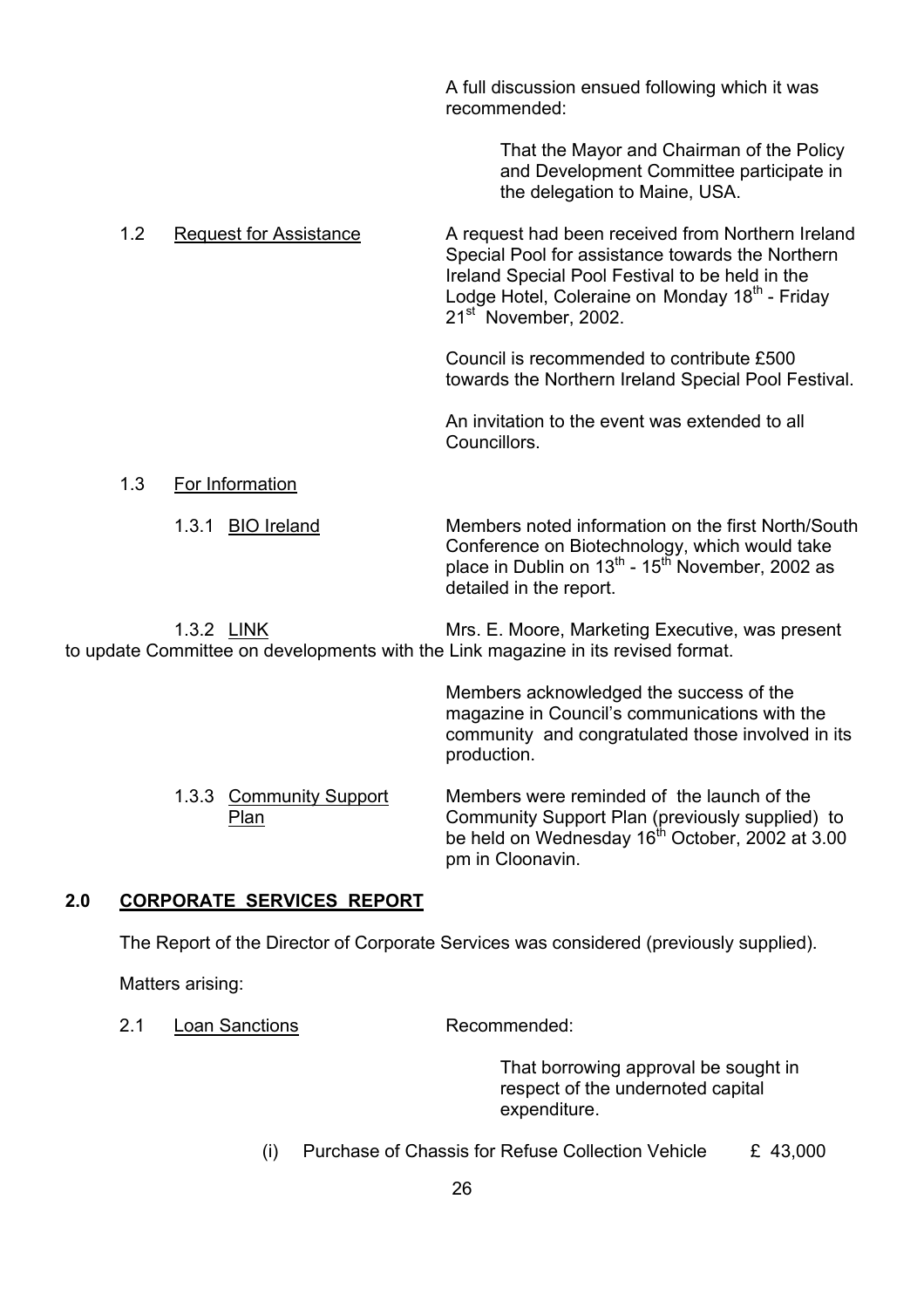| (11) | <b>Purchase of Street Litter Bins</b>             | £ 40,000 |
|------|---------------------------------------------------|----------|
|      | (iii) Arcadia Development Scheme (Phase 2)        | £530,000 |
|      | (iv) Crescent Playing Fields - upgrade of pitches | £145,000 |
|      | (v) Coastal Walkway Portstewart (Phase 1)         | £ 92,000 |
|      | (vi) Portrush Recreation Grounds - Pavilion Roof  | £ 16,000 |

#### 2.2 For Information

2.2.1 Accounts Committee noted that creditorsí payments for September, as per lists circulated, had been issued as follows:

| Revenue A/C    | £280,063.16 |
|----------------|-------------|
| Capital A/C    | £210,128.00 |
| Petty Cash A/C | £73,657.47  |

2.2.2 New Appointments The following appointments had been made in accordance with the Local Government Staff Commission's Code of Procedures on Recruitment and Selection.

#### **Chief Executive's Department**

Part-time Cleaner - Cloonavin (replacement): Mrs. G. Carson

#### Leisure Services Department

Two part-time Fitness Attendants (replacements): Mrs. S. Laverty and Mrs. L. Dawson

#### Technical Services Department

Working Chargehand (replacement): Mr. D. S. Boreland

Two labourers (replacements): Mr. T. Daly and Mr. C. Niblock

- 2.2.3 Pay Settlements Members noted information, as contained in the report, on pay settlements approved by the Northern Ireland Joint Council and the Northern Ireland Joint Negotiating Committee for Chief Executives.
- 2.2.4 Christmas Holidays The official Bank Holidays for Christmas 2002 were confirmed as Wednesday  $25<sup>th</sup>$  and Thursday  $26<sup>th</sup>$ December, with the additional day as Friday  $27<sup>th</sup>$  December for Cloonavin based employees. The additional day for all other employees would be arranged subject to the needs of each service.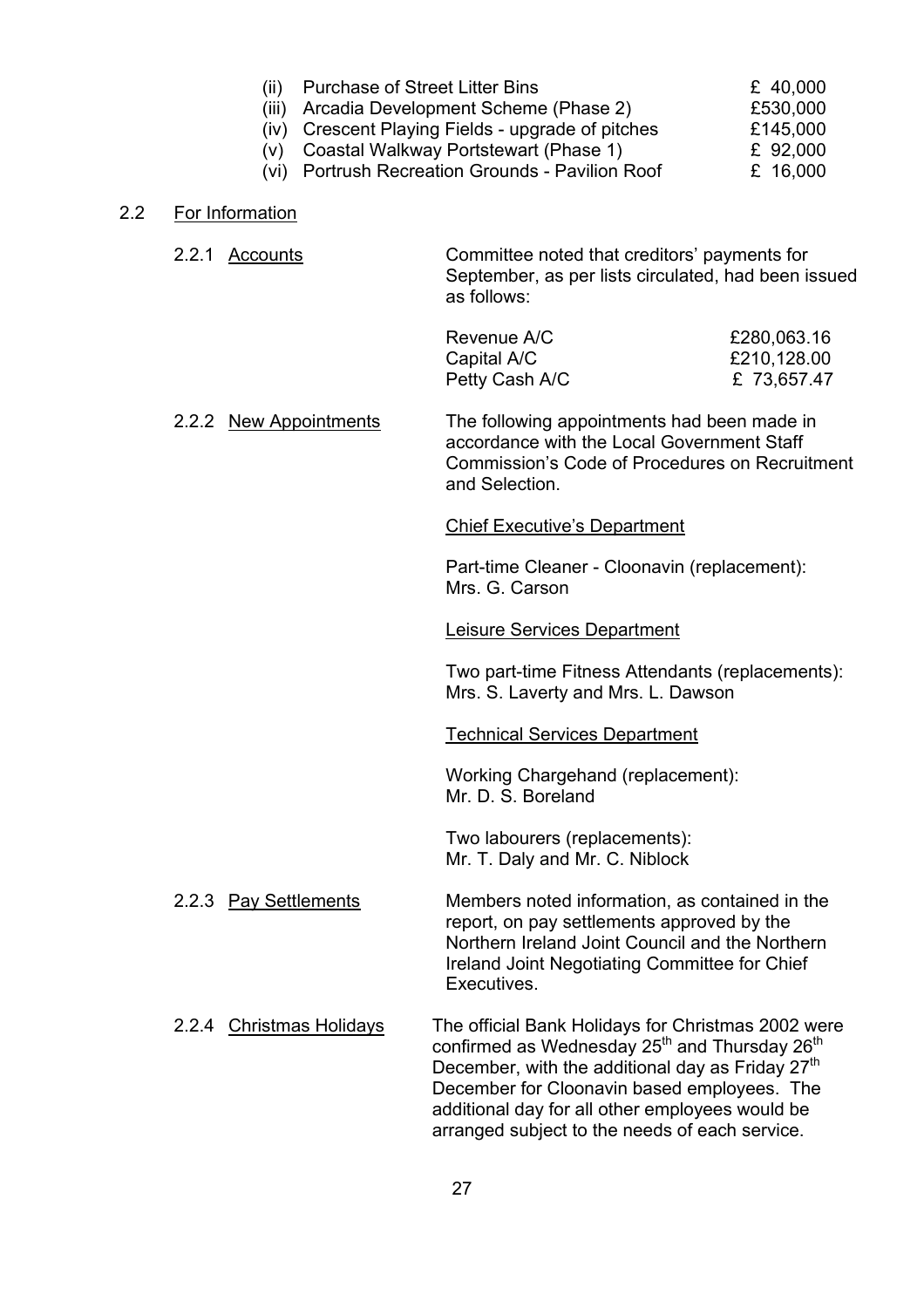## **3.0 LAND AND PROPERTY**

 3.1 Jubilee Window The Principal Administrative Officer updated members on developments with the proposed commemorative stained glass window, to be installed in the Council Chamber at Coleraine Town Hall, viz

> Five companies had been invited to submit two designs for the window, of which four companies had responded. The Jubilee Window Sub- Committee had selected one design, details of which would be finalised and presented to Council.

> The approximate cost of the window would be in the region of £7,000 plus a protective grill and the design of the window would incorporate:

- the Golden Jubilee logo
- the Council crest
- the Bann Disc
- photographs of Coleraine Town Hall, the Causeway Hospital and the new Civic **Headquarters**
- a suitable inscription referring to the Golden Jubilee of Her Majesty Queen Elizabeth II

As Coleraine Town Hall was a listed building, an application for planning permission had been made for the works.

#### **4.0 REMEMBRANCE DAY ARRANGEMENTS - 10TH NOVEMBER, 2002**

It was noted that the main body of Council would attend at Portrush.

Recommended:

 That the following members represent Council at the undernoted Remembrance Day Ceremonies:

| Coleraine   | $\overline{\phantom{0}}$ | The Deputy Mayor            |
|-------------|--------------------------|-----------------------------|
| Portstewart |                          | Alderman Mrs. Armitage      |
| Garvagh     |                          | <b>Councillor Watt</b>      |
| Kilrea      | $\qquad \qquad$          | <b>Councillor McQuillan</b> |
| Aghadowey   |                          | <b>Councillor McPherson</b> |
| Castlerock  |                          | <b>Councillor King</b>      |
|             |                          |                             |

#### **5.0 PROPOSED NORTH COAST WIND FARM**

The Town Clerk and Chief Executive intimated that a further meeting on this topic was being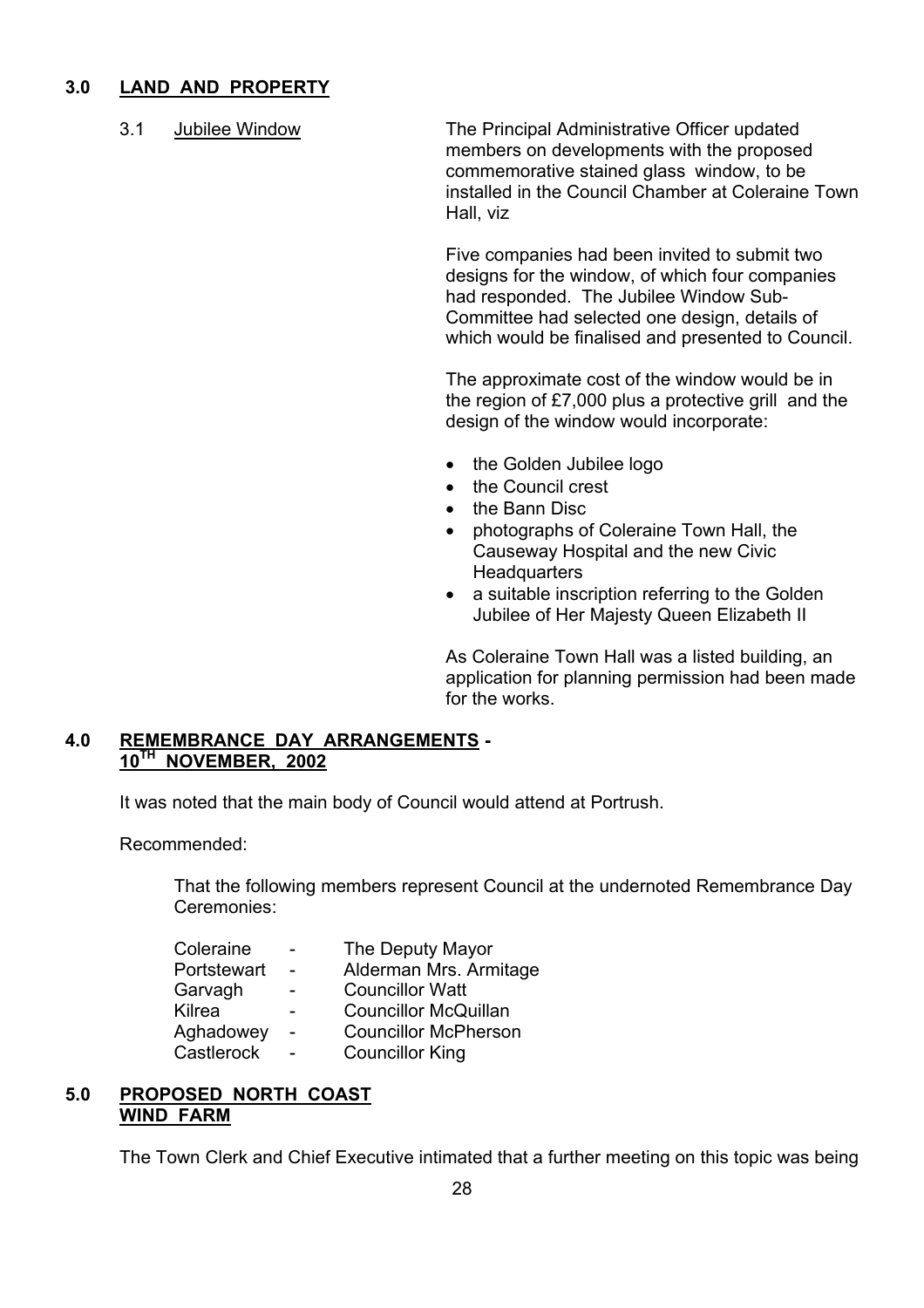provisionally arranged for Monday  $18<sup>th</sup>$  November. A number of presentations would be made and it was a lso hoped to have visual perspectives available for viewing.

The need to engage specialist consultancy advice was being assessed.

#### **6.0 NORTHERN IRELAND EXECUTIVE**

#### **(a) Draft Programme for Government - September 2002**

#### **(b) Draft Budget 2003-04**

Consideration was given to the reports of the Northern Ireland Executive (previously supplied).

Members' comments on the reports would be forwarded to the relevant Department.

#### **7.0 DEPARTMENT FOR REGIONAL DEVELOPMENT - A NEW START FOR PUBLIC TRANSPORT IN NORTHERN IRELAND**

 Consideration was given to the report of the Department for Regional Development (previously supplied).

Members were requested to forward views on this report to the Town Clerk and Chief Executive who would incorporate them into Council's response.

#### **8.0 CONFERENCES**

8.1 Local Government **Nominations for the attendance of five members at** Conference -  $7^{\text{th}}/8^{\text{th}}$  November, the Local Government Conference would be the Local Government Conference would be 2002 - Armagh submitted on the usual cross-party basis.

Conference -  $8<sup>th</sup>/9<sup>th</sup>$  November, attend. 2002 - Newry

8.2 National Association of Council's three representatives on the National Councillors - N.I. Region - AGM/ Association of Councillors were nominated to

## **9.0 DEPARTMENT OF ENTERPRISE, TRADE AND INDUSTRY - ENERGY BILL**

 Members noted information that an Energy Bill had been introduced in the Northern Ireland Assembly on 30<sup>th</sup> September, 2002 by the Department of Enterprise, Trade and Industry.

#### **10.0 COLERAINE TOWN CENTRE**

 The Town Clerk and Chief Executive read a Press Release advising that Coleraine Town Partnership had been awarded £200,000 from the Department for Social Development Town Centre Reinvigoration Programme.

Coleraine's bid had been made by Coleraine Town Partnership Ltd. and the project would entail the production of a Revitalisation Strategy for the town centre, which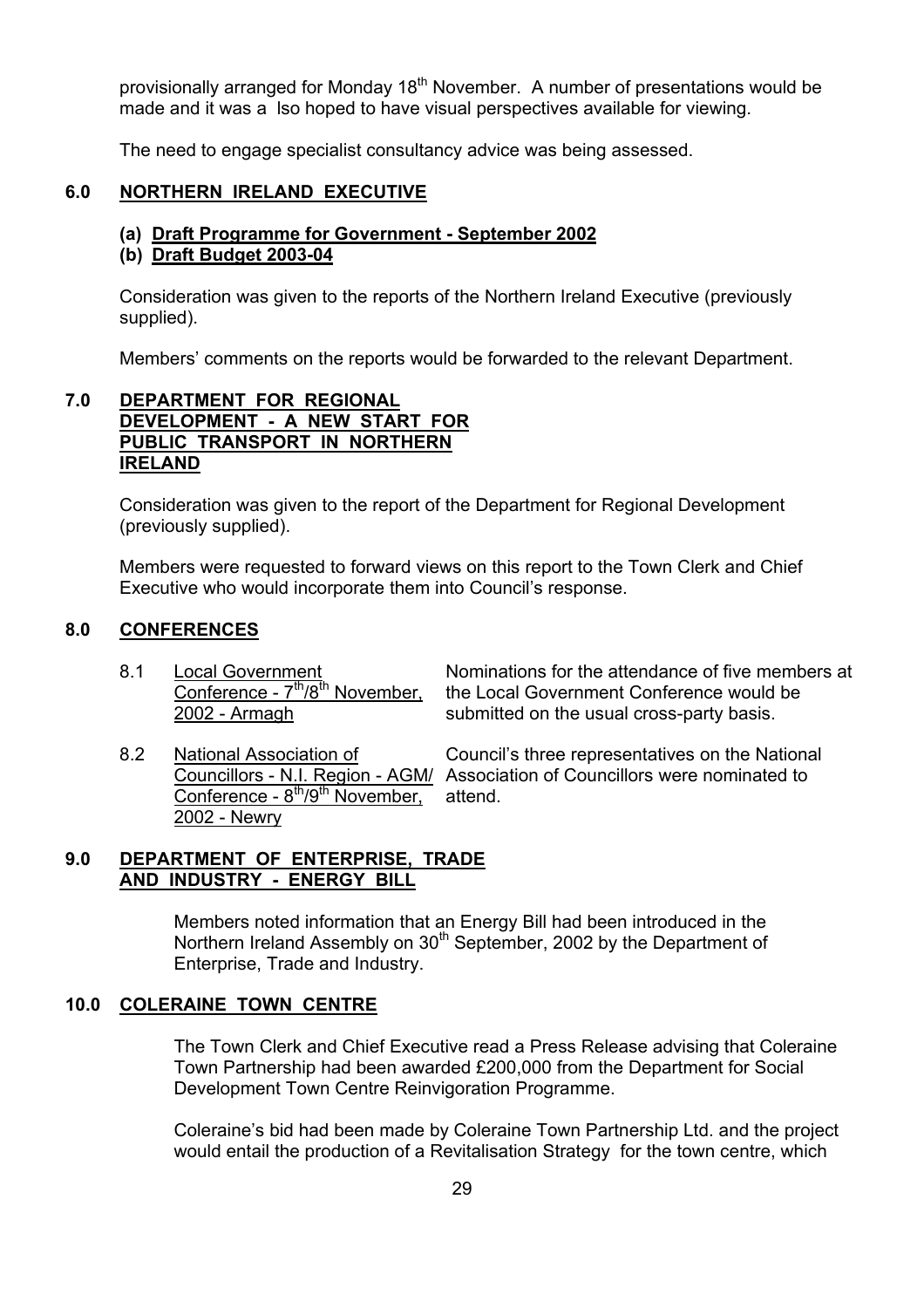would include a review of traffic and pedestrian movement through the Diamond area.

A letter of congratulations would be forwarded to Coleraine Town Partnership Ltd.

#### **11.0 DEPARTMENT OF THE ENVIRONMENT AUDIT AND ACCOUNTABILITY BILL**

 Committee noted information that legislation on audit and accountability in Northern Ireland, expected to come into operation on 1<sup>st</sup> April, 2003 would entail Local Government Audit staff being employed at the Northern Ireland Audit rather than by the Department of the Environment.

#### **12.0 CONSULTATION PAPER**

The Town Clerk and Chief Executive reported that the following consultation paper had been received and was available for members who wished to consider making a response:

(I) Department of Education - "Special Education Needs and Disability Bill" Comments due by: 31<sup>st</sup> December, 2002

#### **13.0 CAUSEWAY HOSPITAL**

 Following a discussion on the new hospital, during which members raised a number of issues, it was proposed by Councillor McClarty, seconded by Councillor Stewart and recommended:

 That the Chief Executive of the Causeway Trust be invited to a Special Meeting of Council.

## **14.0 COLERAINE TOWN CENTRE - TRAFFIC ACCESS AND CAR PARKING**

Members expressed their concerns at the lack of both access provision and parking space for traffic in Coleraine town centre.

Members would raise their concerns individually to the Roads Service and the Town Clerk and Chief Executive would emphasise these issues to the Roads Manager, who was due to attend the December meeting of Council.

#### **15.0 COLERAINE TOWN CENTRE - FLOWER BED**

 Following comments made by members on the broken flower bed in Church Street, Coleraine, it was reported that the Roads Service had advised that this flower bed would be repaired before Christmas. Further representations would be made.

Noted.

## **16.0 AMENDMENT OF COUNCIL POLICY**